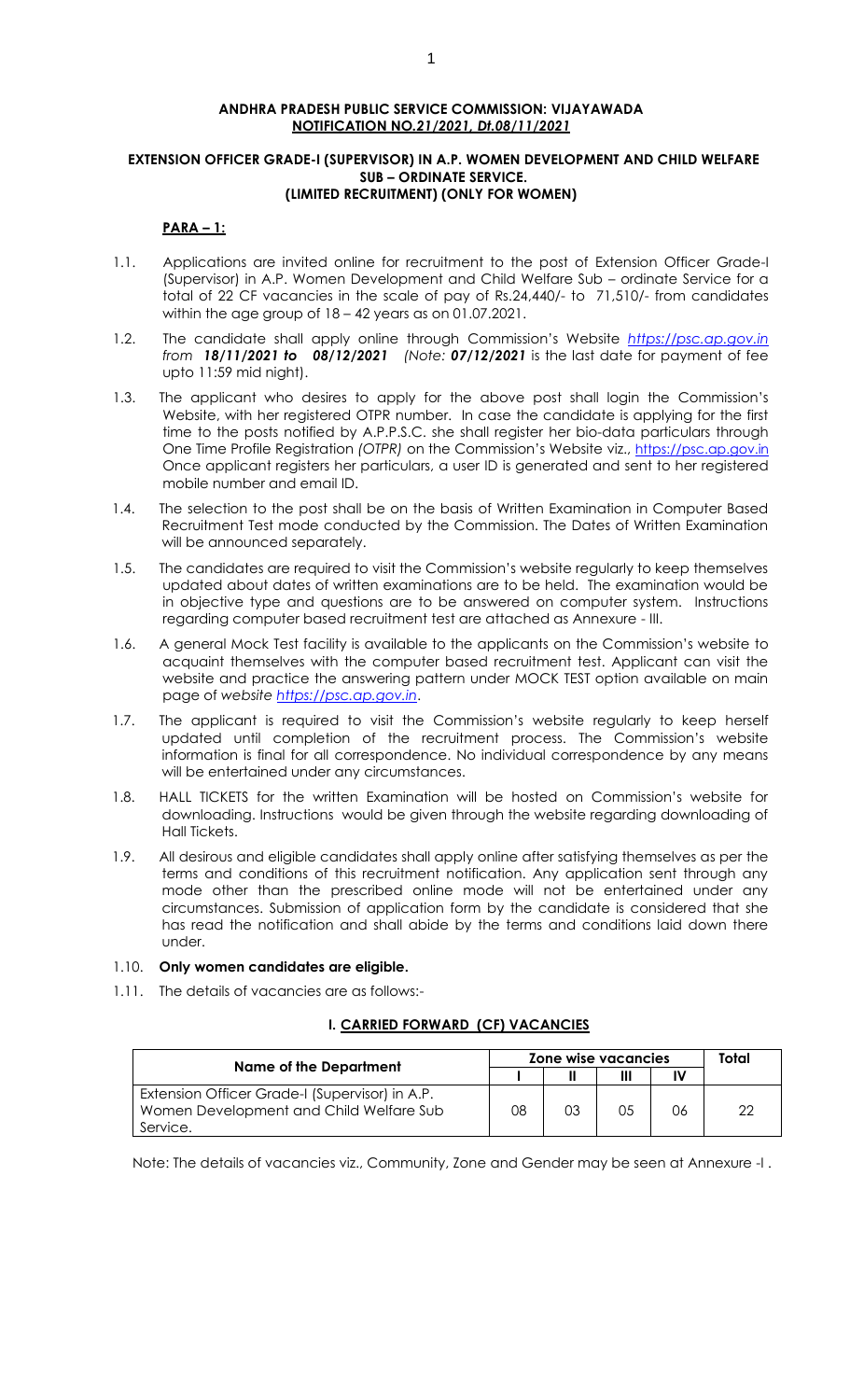#### **PARA-2: ELIGIBILITY:**

- i. She is of sound health, active habits and free from any bodily defect or infirmity rendering her unfit for such service:,
- ii. Her character and antecedents are such as to qualify her for such service:,
- iii. She possesses the academic and other qualifications prescribed for the post: and iv. She is a citizen of India:
- Provided that no candidate other than a citizen of India may be appointed except with the previous sanction of the State Government and except in accordance with such conditions and restrictions as they may be laid down. Such sanction shall be not be accorded unless the State Government are satisfied that sufficient number of citizens of India, who are qualified and suitable are not available.

# **PARA-3: EDUCATIONAL QUALIFICATIONS:**

The candidate should possess the prescribed academic qualification as per the date of this notification. **The date of this notification** shall be the crucial date for calculating the experience including the practical experience. **In respect of other than prescribed Educational Qualifications, claiming equivalence, the decision of the concerned department (Unit Officer) shall be final.**

**Note:** If the applicant possesses an equivalence of qualification other than prescribed qualification in the Commission's notification, applicant should produce a copy of the Government Orders to the Commission in advance within 10 days of last date for submitting applications, failing which their application will be rejected.

| Name of the Post                                                             | <b>Educational Qualifications</b>                                                                                                                                                                                                                                                                                                                                                                                                                                                                                                                                                                                                                                                                                                                                                                                                                                                                                                                                                                                                                                                                                                                                                             |  |  |  |  |  |
|------------------------------------------------------------------------------|-----------------------------------------------------------------------------------------------------------------------------------------------------------------------------------------------------------------------------------------------------------------------------------------------------------------------------------------------------------------------------------------------------------------------------------------------------------------------------------------------------------------------------------------------------------------------------------------------------------------------------------------------------------------------------------------------------------------------------------------------------------------------------------------------------------------------------------------------------------------------------------------------------------------------------------------------------------------------------------------------------------------------------------------------------------------------------------------------------------------------------------------------------------------------------------------------|--|--|--|--|--|
| Extension Officer Grade-I<br>(Supervisor) in A.P. W.D &<br>C.W. Sub Service. | Must possess a Bachelor's Degree in<br>Home Science / Bachelor's of Social Work.<br>1. Degree in Sociology,<br>2. B.Sc., (Hons.) - Food Science and Nutrition,<br>3. B.Sc., - Food & Nutrition, Botany / Zoology &<br>Chemistry / Bio-Chemistry,<br>4. B.Sc., -Applied Nutrition & Public Health, Botany<br>/ Zoology & Chemistry,<br>5. B.Sc., - Clinical Nutrition & Dietetics, Botany /<br>Zoology & Chemistry,<br>6. B.Sc., -Applied Nutrition, Botany / Zoology &<br>Chemistry / Bio Chemistry,<br>7. B.Sc., - Food Sciences & Quality Control,<br>Zoology / Botany & Chemistry / Biological<br>Chemistry,<br>8. B.Sc., - Food Sciences & Management, Botany /<br>Zoology & Chemistry / Biological Chemistry,<br>9. B.Sc., - Food Technology & Nutrition, Botany /<br>Zoology & Chemistry<br>10. B.Sc., - Food Technology & Management,<br>Botany / Zoology & Chemistry / Bio- Chemistry<br>(Above 10 subjects included vide G.O.MS.No.14,<br>DWCD& Senior citizens (ESTT-A2) Dept., Dt:<br>27.06.2013)<br><b>NOTE: The candidates with higher qualification</b><br>only in Home Science / Social Work / Sociology /<br>Food Science & Nutrition are eligible to apply for<br>this post. |  |  |  |  |  |

#### **PARA- 4 RESERVATION:**

4.1. There will be reservations in direct recruitment in respect of Scheduled Tribes, Scheduled Castes, Backward Classes, Physically Challenged, Women and Meritorious sports person as per Rule 22 (A) of A.P. State and Subordinate Service Rules.

#### **"NOTE: The candidates belonging to SC, ST, BC, EWS & PH and who avails upper age relaxation will also be considered for open category vacancies"**

4**.**2. In the case of candidates who claim the benefit of reservation or relaxation from upper age limit on the basis of Caste/Tribe or Community the basic document of proof of Community will be the Certificate issued by the Revenue Authorities not below the rank of Tahsildar in the case of SC/ST and Non Creamy Layer Certificate issued by the Revenue Authorities in the case of Backward Classes. The list of Caste/Tribe/Community is as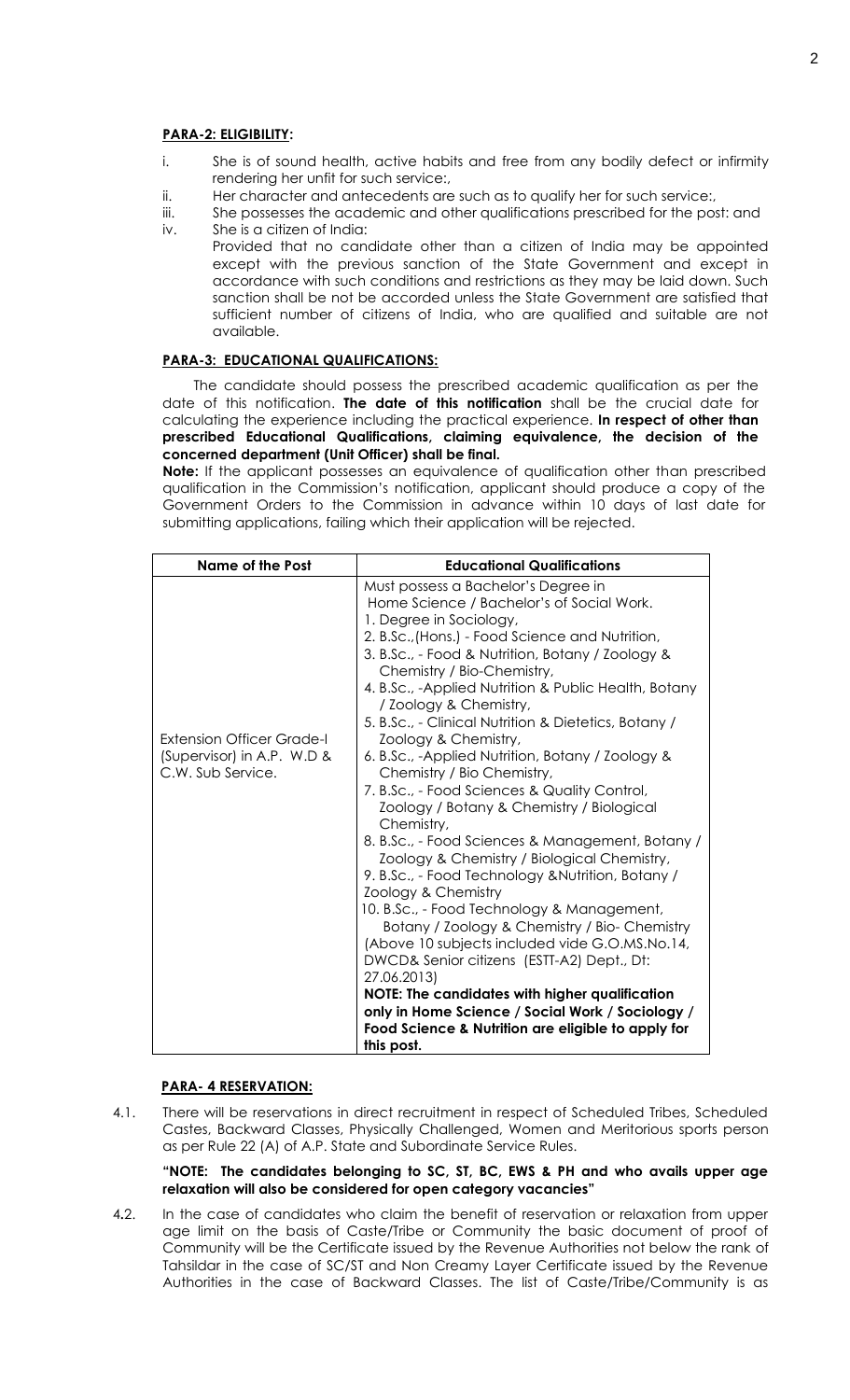incorporated in Schedule-I of above Rules. The list is also appended at Annexure –IV. The candidates have to produce proof of the community claimed in their application at all stages of selection along with the certificates relating to Educational Qualifications and local status certificates etc.,. Subsequent claim of change of community will not be entertained.

- 4.3. The person with disability means a person suffering from not less than forty percent of any disability as certified by a medical authority except hearing Impairment. Hearing Impairment means loss of sixty decibels or more in the better ear in the conversational range of frequencies which corresponds to 85 dBs Hearing threshold on the audiogram in the better ear i.e., 85 dB hearing level in audiogram – 25 dB upper limit of normal hearing = 60 dBs hearing loss as per provision under "Person with Disabilities Act, 1995".
- 4.4. Caste & Community: Community Certificate issued by the competent authority in terms of G.O.Ms No. 58, SW (J) Dept., dt.12/5/97 should be submitted at appropriate time. As per A.P. State and Subordinate Service Rules, Rule -2(28) Explanation: In so far as claiming for SC reservation is concerned, No person who professes a religion different from Hinduism shall be deemed a member of Schedule Caste. However, scheduled caste converts to Buddhism deemed to be scheduled caste. BCs, SCs & STs belonging to other States are not entitled for reservation.
- 4.5. Evaluation of various physical disabilities and procedure for certification will be as per orders contained in G.O.Ms. No. 56, WD, CW & DW (DW) Dept., dated 02.12.2003 and G.O.Ms. No. 31, WD, CW & DW Dept., dated 01.12.2009.
- 4.6. If eligible disabled candidates of a particular category are not available, to fill up the carry forward vacancy, the same shall be filled-up by the method of interchanging as per G.O. Ms. No.23, department for Women, Children, Disabled and Senior Citizen (DW)Dept., Dated: 26.05.2011 and G.O.Ms.No.99, General Admn (Services -D) Dept., dated: 04.03.2013. Hence all the disabled categories are allowed to apply.
- 4.7. The reservation to meritorious sports persons will apply as per G.O.Ms.No.13, GA (Ser-D) Dept., dated: 23.01.2018, G.O.Ms.No.74, Youth, Advancement, Tourism and Culture (Sports) Dept., dated: 09.08.2012, G.O.Ms.No.473, Youth, Advancement, Tourism and Culture (Sports) Dept., dated: 03.12.2018 and G.O.Ms.No.08, Youth, Advancement, Tourism and Culture (Sports) Dept., dated: 23.11.2020.
- 4.8. Reservation to BC-E group will be subject to the adjudication of the litigation before the Hon'ble Courts including final orders in Civil Appeal No: 2628-2637 of 2010 in SLP(C). No. 7388-7397 of 2010, dated. 22/03/2010 and orders from the Government.
- 4.9. The candidates claiming status of non-creamy layer of Backward Class have to obtain a Certificate in terms of G.O.Ms.No.3, Backward Classes Welfare (C-2) Department, Dated 04.04.2006 read with G.O.Ms.No.26 Backward Classes Welfare(C) Department, Dated 09.12.2013 regarding their exclusion from the Creamy Layer from the competent authority (Tahasildar) and produce the same at appropriate time of verification**.** In case of failure to produce the same on the day of verification, the Candidature will be considered against open competition even if she is otherwise eligible in all aspects.
- 4.10. The reservations and relaxations to different categories/communities are applicable only in case of availability of vacancies to the respective category/ community as announced through this notification.

# **PARA – 5 : RESERVATION TO LOCAL CANDIDATES:**

- 5.1. The specification of a post is determined by the concerned Department with reference to both vertical and horizontal reservations as well as local reservation. The reservations are specified through the indent by the concerned department.
- 5.2. Reservation to the Local candidates is applicable as provided in Article 371-D as per G.O.Ms.No.674, G.A (SPF- A) Department, dated.20.10.1975 and rules as amended from time to time and as in force on the date of notification. The candidates claiming reservation as Local candidates should obtain the required Study Certificate(s) (from IV Class to X Class or SSC) OR Residence Certificate in the proforma prescribed for those candidates who have not studied in any Educational Institutions as the case may be. The relevant certificates with authorized signature shall be produced as and when required.

# **PARA -6 DEFINITION OF LOCAL CANDIDATE:**

6.1. A local candidate has been defined in G.O.Ms.No.674, General Administration (SPF-A) Department, dated:20.10.1975 "LOCAL CANDIDATE" as follows:

"Local Candidate:- (1) A candidate for direct recruitment to any post shall be regarded as a local candidate in relation to a local area.

(a) in cases where a minimum educational qualification has been prescribed for recruitment to the post.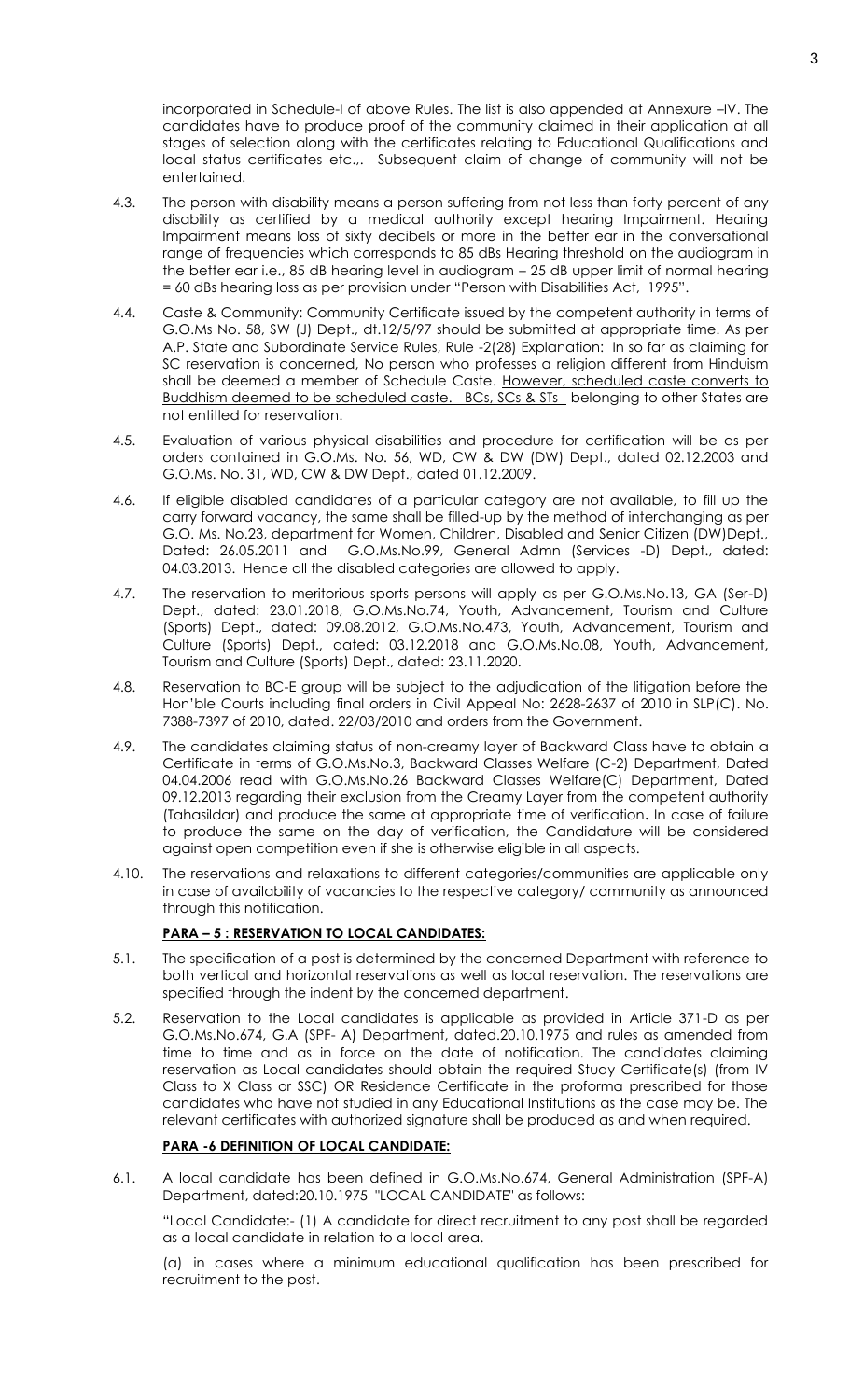(i) "if he has studied in an educational institution or educational institutions in such local area for a period of not less than four consecutive academic years ending with the academic year in which he appeared or, as the case may be, first appeared for the relevant qualifying examination; or

(ii) where during the whole or any part of the four consecutive academic years ending with the academic year in which he appeared or as the case may be, first appeared for the relevant qualifying examination he has not studied in any educational institution, if he has resided in that local area for a period of not less than four years immediately preceding the date of commencement of the qualifying examination in which he appeared or as the case may be, first appeared.

(b) In cases where no minimum educational qualification has been prescribed for recruitment to the post, if he has resided in that local area for a period of not less than four years immediately proceeding the date on which the post is notified for recruitment. Explanations:- For the purpose of the paragraph.

(i) educational institution means a University or any educational institution recognized by the State Government, a University or other competent authority;

(ii) relevant qualifying examination in relation to a post means;

(a) the examination, a pass in which is the minimum educational qualification prescribed for the post;

(b) the Matriculation examination or an examination declared by the State Government to be equivalent to the Matriculation examination; whichever is lower; and

(iii) In reckoning the consecutive academic years during which a candidate has studied, any period of interruption of his study by reason of his failure to pass any examination shall be disregarded.

(iv) the question whether any candidate for direct recruitment to any post has resided in any local area shall be determined with reference to the places where the candidate actually resided and not with reference to the residence of his parents or other guardian (Vide G.O.Ms.No.168, G.A. (SPF.A) Dept., dt.10-3-77).

(2) A candidate for direct recruitment to any post who is not regarded as a local candidate under sub paragraph (1) in relation to any local area shall.

(a) in cases where a minimum educational qualification has been prescribed for recruitment to the post.

(i) if he has studied in educational institutions in the State for a period of not less than seven consecutive academic years ending with academic year in which he appeared or as the case may be, first appeared for the relevant qualifying examination, be regarded as a local candidate in relation to

(1) Such local area where he has studied for the maximum period out of the said period of seven years; or

(2) where the periods of his study in two or more local areas are equal, such local areas where he has studied last in such equal periods;

(ii) if during the whole or any part of the seven consecutive academic years ending with the academic years in which he appeared or as the case may be first appeared for the relevant qualifying examination, he has not studied in the educational institutions in any local area, but has resided in the State during the whole of the said period of seven years, be regarded as a local candidate in relation to

(1) such local area where he has resided for a maximum period out of the said period of seven years: or

(2) where the periods of his residence in two or more local areas are equal, such local areas where he has resided last in such equal periods;

(b) In cases where no minimum educational qualification has been prescribed for recruitment to the post, if he has resided in the State for a period of not less than seven years immediately preceding the date on which the post is notified for recruitment, be regarded as a local candidate in relation to

(i) such local area where he has resided for the maximum period out of the said period of seven years; or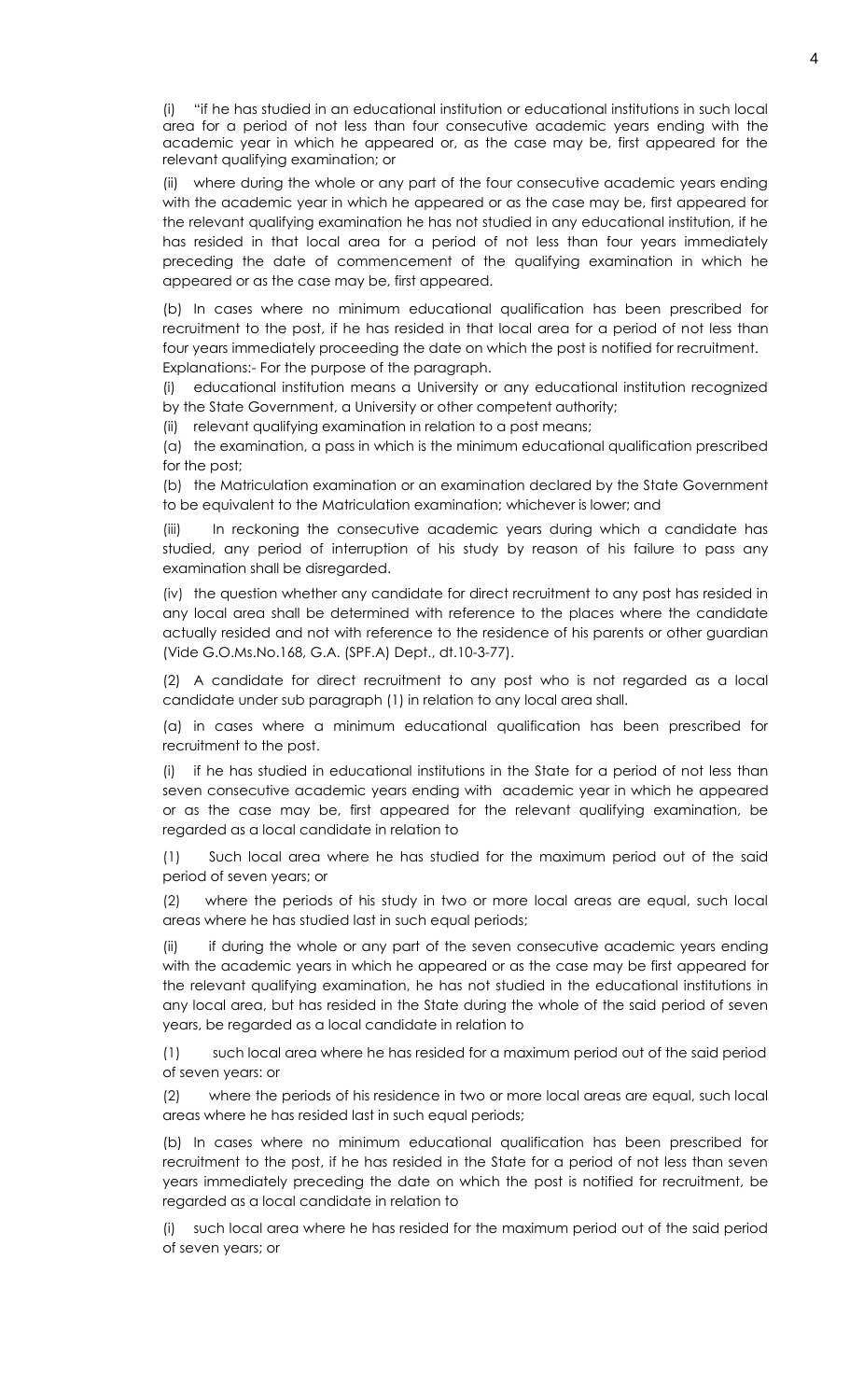(ii) where the periods of his residence is two or more local areas are equal such local area where he has resided last in such equal periods " .(G.O.Ms.No.168, dated 10-3-1977)

The candidates belonging to other States are not entitled for local Reservations.

- 6.2. Single certificate, whether of study or residence as stipulated in G.O.Ms.No.674, General Administration (SPF-A) Dept., dated:20.10.1975 would suffice for enabling the candidate to apply as a "LOCAL CANDIDATE".
- 6.3. Residence certificate will not be accepted, if a candidate has studied in any Educational Institution upto S.S.C. or equivalent examination. Such candidates have to produce study certificates invariably. The candidates, who acquired degree from open Universities directly without studying in any Educational Institution, only may submit residence certificate. Here Educational Institutions mean a recognized Institution by the Government / University/Competent authority.
- 6.4. Candidates are advised to refer provisions of the PRESIDENTIAL ORDER 1975 in this regard.
- 6.5. Candidates who migrated from Telangana to Andhra Pradesh between  $2^{nd}$  June, 2014 and 1st June, 2021 as per G.O.Ms.No. 130, General Administration (SPF&MC) Department, dated.29.10.2019 and as per terms laid down in circular memo no.4136/SPF & MC/2015-5, Dated.20.11.2017 of Government of Andhra Pradesh shall obtain the Local Status Certificate from competent authority and produce at the time of verification.
- 6.6. The composition of Districts in each zone is as hereunder:
	- Zone-I: Srikakulam, Vizianagaram and Visakhapatnam. (SKM, VZM,VSP,)
	- Zone-II: East Godavari, West Godavari and Krishna. (EG, WG, KST)
	- Zone-III: Guntur, Prakasam and Nellore. (GNT, PKM, NLR)
	- Zone-IV: Chittoor, Kadapa, Anantapur and Kurnool. (CTR, CDP, ATP, KNL)

# **PARA- 7 AGE:**

7.1. Minimum 18 years & Maximum 42 years as on 01/07/2021, as per G.O.Ms.No.105, GA (Ser-A) Dept., Dt.27.09.2021.

N.B.: No person shall be eligible if less than 18 years and is more than 42 years.

7.2. *Age Relaxation* is applicable to the categories as detailed below:

| S. No. | <b>Category of candidates</b>                                                                                    | <b>Relaxation of age</b><br>permissible                                                                                                                                        |  |  |  |  |  |
|--------|------------------------------------------------------------------------------------------------------------------|--------------------------------------------------------------------------------------------------------------------------------------------------------------------------------|--|--|--|--|--|
| 1.     | SC & ST                                                                                                          | 10Years                                                                                                                                                                        |  |  |  |  |  |
| 2.     | <b>BCs &amp; EWS</b>                                                                                             | 5 Years                                                                                                                                                                        |  |  |  |  |  |
| 2.     | Physically Handicapped persons                                                                                   | 10 Years                                                                                                                                                                       |  |  |  |  |  |
| 3.     | Ex-Service men                                                                                                   | Shall be allowed to deduct from his<br>age a period of 3 years in addition<br>to the length of service rendered                                                                |  |  |  |  |  |
| 4.     | N.C.C. (who have worked as Instructor<br>in $N.C.C.$                                                             | by him in the armed forces / NCC.                                                                                                                                              |  |  |  |  |  |
| 5.     | Regular A.P. State Government<br>Employees (Employees of Corporations,<br>Municipalities etc. are not eligible). | Allowed to deduct from his<br>age the length of regular<br>Service under State<br>Government up to a<br>maximum of five years for the<br>purposes of the maximum age<br>limit. |  |  |  |  |  |

# *E X P L A N A T I O N :*

Provided that the persons referred to at Sl.Nos.3 & 4 above shall, after making the deductions referred to in sub Rule 12 (c) (i) & (ii) of A.P. State and Subordinate Service Rules not exceed the Maximum age limit prescribed for the post.

 The age relaxation for Ex-Servicemen is applicable for those who have been released from Armed Forces other than by way of dismissal or discharge on account of misconduct or inefficiency.

#### **PARA - 8 HOW TO APPLY:**

STEP-I: The applicant desires to apply for the post shall login the Commission's Website with his/her registered OTPR number. Candidate applying for the first time for any notification has to first fill the OTPR application carefully to obtain OTPR ID. While filling the OTPR, the candidate has to ensure that the particulars are filled correctly. The Commission bears no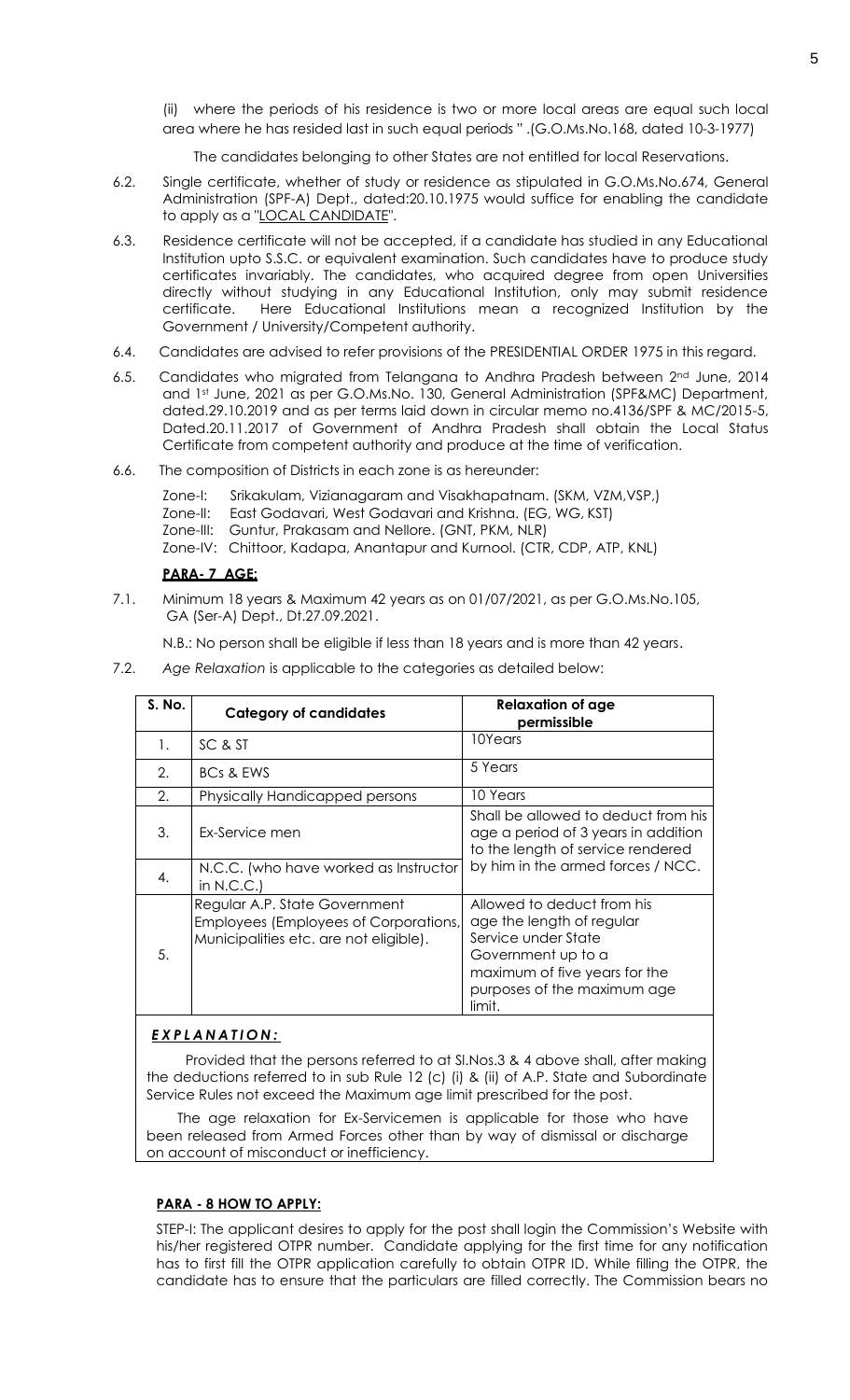responsibility for the mistakes, if any, made by the candidates. If candidates choose to modify they may do so by clicking the modify OTPR make the modification, save them and proceed to STEP-II .

**STEP-II:** The applicant has to login in the Commission's website with the user name (OTPR ID) and the Password set by candidate. After login, the applicant has to click on the "Online Application Submission" present in the bottom right corner of the Commission's website.

PAYMENT PROCESS: The applicant now has to click on the payment link against the notification number that he wants to apply. The basic details required for calculation of the fee and age relaxation will be prepopulated from the OTPR data. The applicant has to verify all the details that are displayed. Once the payment form is submitted, the respective details (used for calculation of fee and age relaxation) will not be altered in any stage of application processing. Hence if any details are to be changed, applicant should use the modify OTPR link, modify the details, save it and again click on application payment link.

**STEP-III:** After checking all the data and ensuring that the data is correct the applicant has to fill application specific data such as Local/Non Local status, White card details etc., which are also used to calculate the fee. Once all the data is filled appropriately, the applicant has to submit the payment form. On successful submission, the payment reference ID is generated and is displayed on the screen. By clicking "OK" the applicant is shown the various payment options where she can select any one among them and complete the payment process as given on the screen.

**STEP-IV:** Once the payment is successful, payment reference ID is generated. Candidates can note the payment reference ID for future correspondence. Thereafter the applicant is directed to the application form. Applicant should provide the payment reference Id generated along with the other details required for filing the application form (other fields like OTPR ID and fees relaxations details will be prepopulated from the data submitted in the payment form for respective notification). The applicant should check the data displayed thoroughly and should fill the application specific fields like qualification details, examination centre etc., carefully and submit the application form. Once the application is submitted successfully then application receipt is generated. The applicant is requested to print and save the application receipt for future reference/correspondence.

**NOTE:** Applicant shall note that the data displayed from OTPR at the time of submitting the application will be considered for the purpose of this notification only. Any changes made by the applicant to OTPR data at a later date shall not be considered for the notification on hand.

**STEP-V:** In any case if the payment process is not submitted successfully, then the applicant should start the fresh payment process as mentioned in STEP-II.

**STEP-VI:** Once the application is submitted successfully, correction in application form will be enabled. The corrections can be made in the application form itself. Fields which affects the name, fee and age relaxations are not enabled for corrections.

#### **NOTE:**

A. The Commission is not responsible, for any omissions made by the applicant in bio-data particulars while submitting the application form online. The applicants are therefore, advised to strictly follow the instructions given in the user guide before submitting the application.

B. All the candidates are requested to submit their application with correct data. It is noticed that some of the candidates are requesting for change in the data, after submission of the application. It is informed that such requests shall be allowed on payment of Rs.100/- (Rupees hundred only) for each correction. However changes are not allowed for name, fee and age relaxation. No manual application for corrections shall be entertained. Corrections in the application will be enabled after the last date of the submission of application and will be allowed upto 7 days only from the last date of applications.

C. The particulars furnished by the applicant in the application form will be taken as final. Candidates should, therefore, be very careful in uploading / submitting the application form online.

D. Incomplete/incorrect application form will be summarily rejected. The information if any furnished by the candidate subsequently will not be entertained by the Commission under any circumstances. Applicants should be careful in filling-up the application form and submission. If any lapse is detected during the scrutiny, the candidature will be rejected even though she comes to the final stage of recruitment process or even at a later stage and also liable for punishment as per Para 16.1 of this notification.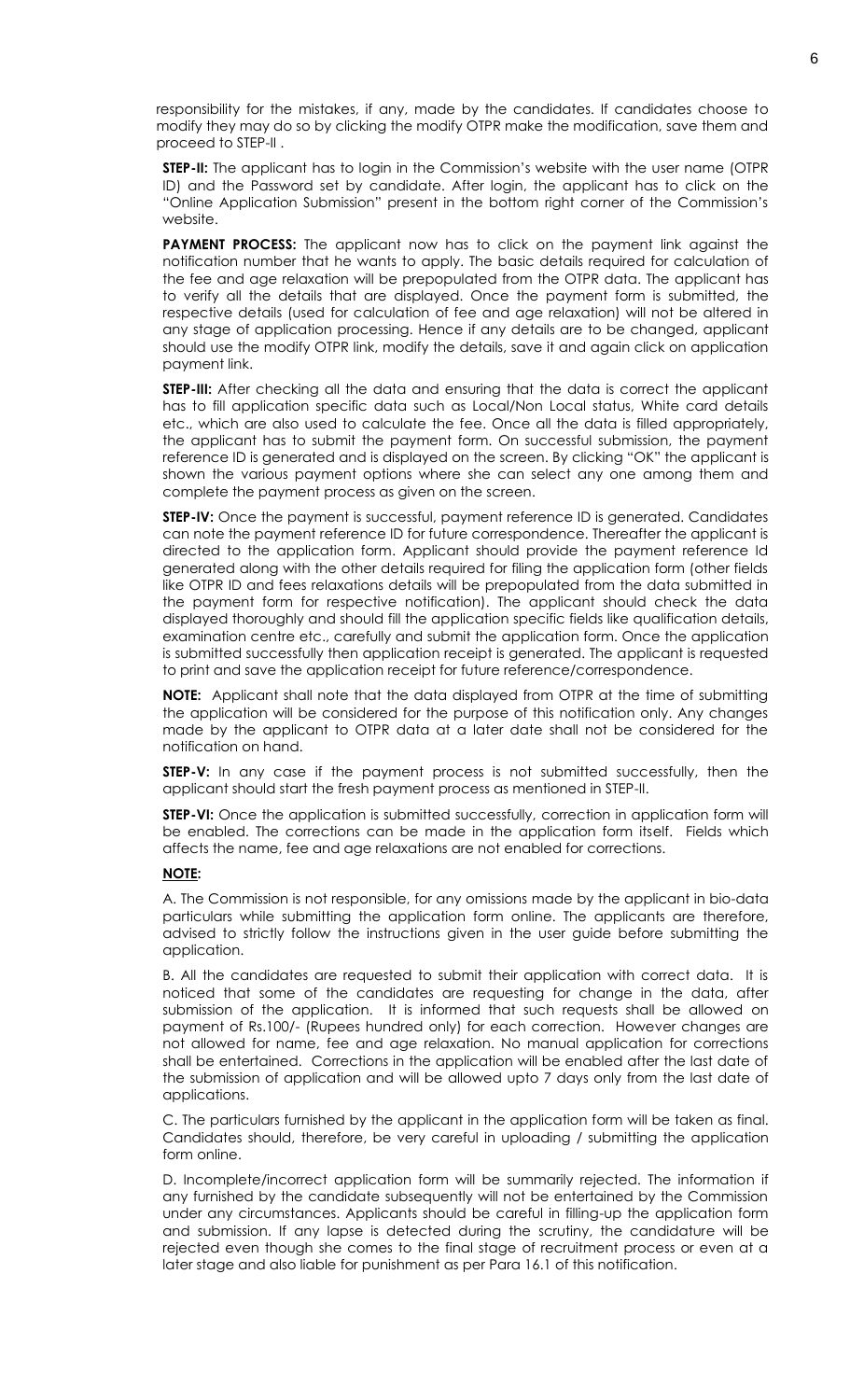E. Before Uploading/Submission application form, the candidates should carefully ensure her eligibility for this examination. No relevant column of the application form should be left blank; otherwise application form will not be accepted.

# *PARA - 9: (a) FEE:*

- 9.1. Applicant must pay Rs. 250/- (Rupees two hundred and fifty only) towards application processing fee and Rs 80/- (Rupees eighty only) towards examination fee.
- 9.2. However, the following categories of candidates are exempted from payment of examination fee Rs.80/- only.
	- i) SC, ST, BC, PH and Ex. service men.
	- ii) Families having household supply white card issued by Civil Supplies Department, A.P.Government. (Residents of Andhra Pradesh)
	- iii) Un-employed youth *as per G.O.Ms.No.439, G.A (Ser- A) Dept., dated: 18/10/1996* should submit declaration at an appropriate time to the Commission.
	- iv) Applicants belonging to the categories mentioned above (except Physically Handicapped Persons) hailing from other States are not entitled for exemption from payment of fee and not entitled for claiming any kind of reservation.
	- v) Candidates belonging to other States shall pay the prescribed fee of Rs.80/- (Rupees eighty only), along with processing fee of Rs. 250/- (Rupees two hundred and fifty only) through different channels as indicated at Para-8. Otherwise such applications will not be considered and no correspondence on this will be entertained.

# 9.3. **b) Mode of Payment of Fee:**

i) The fee mentioned in the above paragraph is to be paid online using payment gateway using net banking/ credit card / debit card**.** The list of banks providing service for the purpose of online remittance of fee will be available on the website.

ii) The fee once remitted shall not be refunded or adjusted under any circumstances. Failure to pay the examination fee and application fee (in non-exempt case) will entail total rejection of application.

iii) IPOs / Demand Drafts are not accepted.

iv) In case of corrections Rs.100/- per correction will be charged. However changes are not allowed for name, fee and age relaxation.

#### **PARA-10: SCHEME OF EXAMINATION:-**

The Scheme & Syllabus for the examination has been shown in Annexure-II. **PARA-11: CENTRES FOR THE EXAMINATION:**

The centres of examination will be announced separately. The applicant may choose the Test centre with three preferences. However the Commission reserves the right to allot the applicant to any centre of examination depending on the availability of the resources like centers / systems.

# **PARA – 12 RESOLUTION OF DISPUTES RELATED TO QUESTION PAPER, ANSWER KEY AND OTHER MATTERS**

- 12.1. The Commission would publish the key on its website after conduct of the examination. Any objections with regard to the key /Questions shall be filed within one week after publication of the key in the prescribed proforma available in the website.
- 12.2. The objections received in the prescribed proforma and within due date will be referred to expert Committee for opinion and to take appropriate decision thereon by the Commission. As per decision of the Commission a revised key will be hosted and further objections only in respect of keys that are revised would be called for a period of three working days from the date of publication of revised key. No further objections on original key will be entertained at this stage. The matter will again be referred to experts, taking into consideration the opinion of expert Committee and the final key would be hosted on website based on the decision of the Commission.
- 12.3. The objections if any would be examined and the decision of the Commission in this regard shall be final. Any objection filed after expiry of specified time from the date of publication of key / revised key would not be entertained.
- 12.4. **The question paper is set in English and translated in to Telugu language. English version will be considered as the authentic version for valuation purpose.**

# **PARA -13 NOTE ON IMPORTANT LEGAL PROVISIONS GOVERNING THE RECRUITMENT PROCESS:**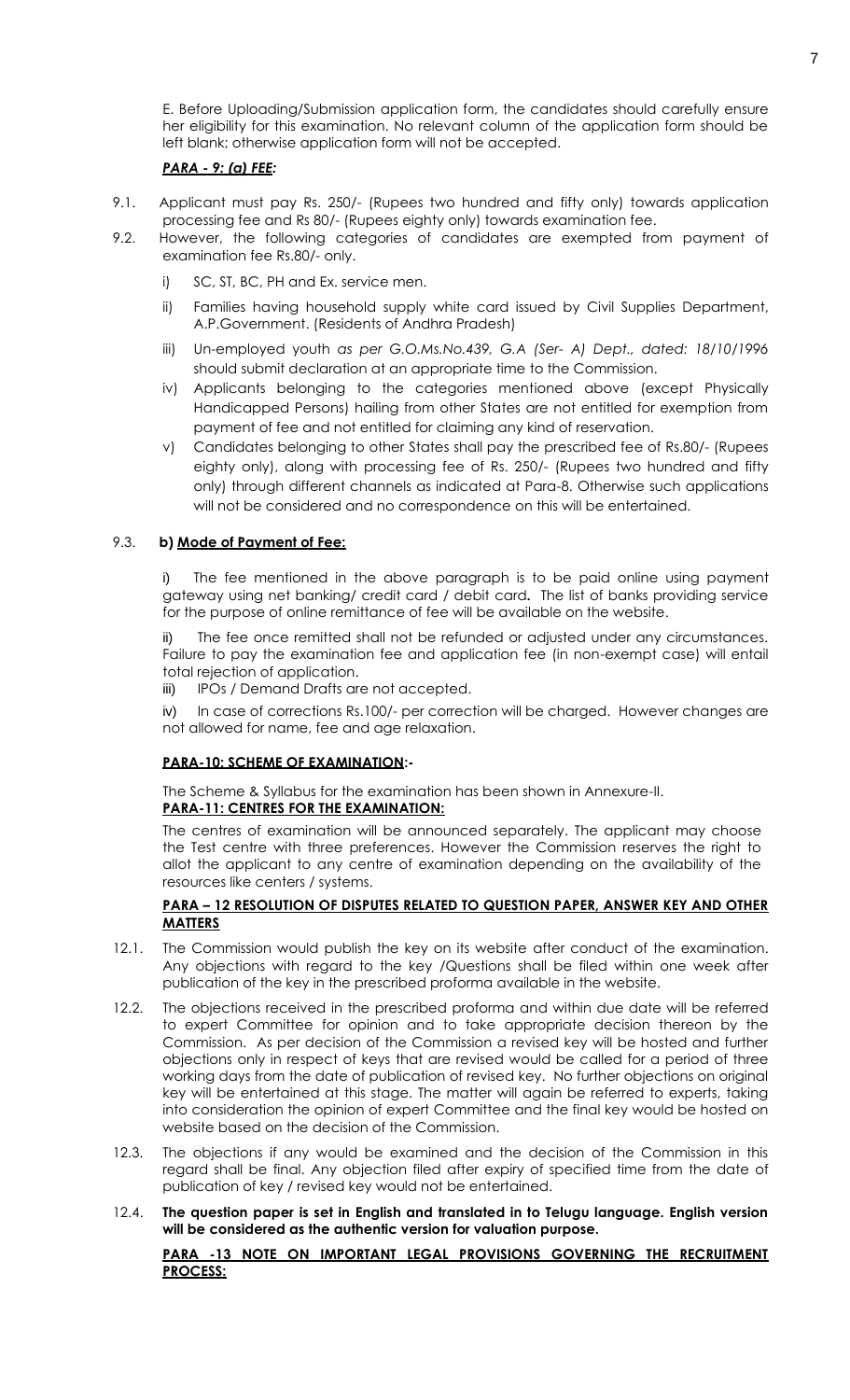- 13.1. Vacancies: The recruitment will be made to the vacancies notified only. There shall be no waiting list as per G.O.Ms.No.81, General Administration (Ser. A) Department, Dated 22/02/1997, G.O.Ms.No.544, General Administration (Ser. A) Department, Dated:04.12.1998 and Rule 6 of APPSC Rules of procedure. In any case, no cognizance will be taken by Commission of any vacancies arising or reported after the completion of the selection and recruitment process or the last date as decided by the Commission as far as this notification is concerned, and these will be further dealt with as per G.O. & Rule cited above. As per G.O.Ms.No:139 Finance HR (I) Planning Policy Dept., dt:28/07/2016 Rule 7 of APPSC Rules of procedure regarding relinquished vacancies has been deleted.
- 13.2. The Recruitment will be processed as per this Notification and also as per the Rules and Instructions issued by the Government and also as decided by the Commission from time to time. A.P. Women Development and Child Welfare Sub–ordinate Service rules issued in G.O.Ms.No.14, WD&CW&DW (ESTT) Department, dated:10.05.2000, G.O.Ms.No.14, W,C,D &SC (ESTT-A2) Department , dated:27.06.2013 and Special Rules / Adhoc Rules Governing the recruitment and other related GOs, Rules etc., applicable.
- 13.3. Rules: The various conditions and criteria prescribed herein are governed by the A.P. State and Subordinate Service Rules, 1996 read with the relevant Special Rules applicable to any particular service in the departments. Any guidelines or clarification is based on the said Rules, and, in case of any necessity, any matter will be processed as per the relevant general and special rules as in force.
- 13.4. The Commission is empowered under the provisions of Article 315 and 320 of the Constitution of India read with relevant laws, rules, regulations and executive instructions and all other enabling legal provisions in this regard to conduct examination for appointment to the posts notified herein, duly following the principle of order of merit as per Rule 3(vi) of the APPSC Rules of Procedure read with relevant statutory provisions and ensuing that the whole recruitment and selection process is carried out with utmost regard to secrecy and confidentiality so as to ensure that the principle of merit is scrupulously followed.
- 13.5. Zonal/Local: In terms of Para 4 of the G.O., A.P. Public Employment (Organization of Local Cadres and Regulation of Direct Recruitment) Order, 1975 (G.O.Ms.No.674, G.A. (SPF-A) Dept., dated: 20/10/1975) read with G.O.Ms.No.124, General Administration (SPF-A) Department, dated: 07/03/2002, "The provisional list shall be divided into two parts. The first part shall comprise 30% of the posts consisting of combined merit lists of locals as well as non-locals and the remaining second part shall comprise the balance 70% of the posts consisting of locals only and the posts shall be filled duly following the rule of reservation".
- 13.6. Scheme is prescribed as per G.O Ms. No.141, Finance (HR-I Plg, & Policy) Dept., dated: 01.08.2016 read with G.O.Ms.No.58, GA (Ser.A) Dept., dt:26/06/2021.
- 13.7. The persons already in Government Service/ Autonomous bodies/ Government aided institutions etc., whether in permanent or temporary capacity or as work charged employees are however required to inform, in writing, to their Head of Office/ Department that they have applied for this recruitment.
- 13.8. A candidate shall be disqualified for appointment, if her herself or through relations or friends or any others has canvassed or endeavored to enlist for his candidature, extraneous support, whether from official or non-official sources for appointment to this service.
- 13.9. Women candidates are alone eligible to apply.
- 13.10. The Degrees obtained through Open Universities / Distance Education mode must have recognition by the Distance Education Council, Government of India. Unless such Degrees have been recognized by the D.E.C. they will not be accepted for purpose of Educational Qualification. The onus, in case of doubt, of Proof of recognition by the D.E.C. that their Degrees / Universities have been recognized, rests with the candidate. Candidates may also refer G.O.R.T.No.143, Higher Education (EC) Dept., Dated: 11.07.2018 and the Supreme Court judgment dated: 03.11.2017 in this connection.

#### **PARA- 14 The candidate shall go through the Annexures appended to the notification before filling the application form**

Annexure- I- Break up of vacancies Annexure- II- Scheme & Syllabus Annexure- III- Instructions to candidates Annexure- IV- LIST OF SC / ST /BC's

# **PARA-15: PROCEDURE OF SELECTION***:*

15.1. The selection to this recruitment notification will be based on the Merit in the written Exam to be held as per the Scheme and Syllabus shown at Annexure - II. The selection of candidates for appointment to the post will be made on the basis of Written Examination.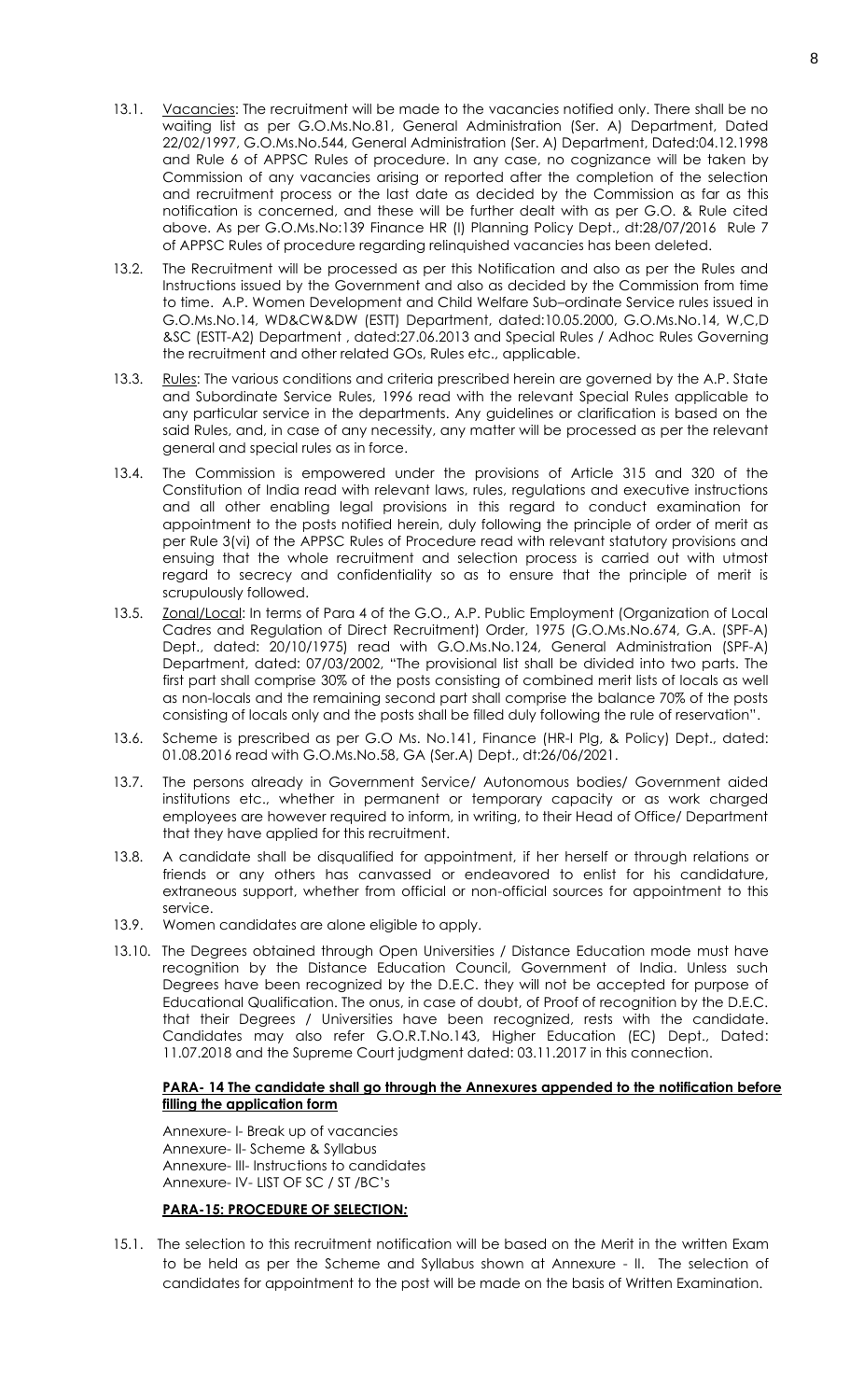- 15.2. Appearance in all the papers of examination (computer based test) is compulsory. Absence in any of the papers will automatically render the disqualification of the candidature.
- 15.3. The standard for the examination and the cut off marks for various categories for selection shall be fixed by the Commission. However the candidates have to secure minimum qualifying marks to be short listed for selection against respective vacancies. The minimum qualifying marks for the vacancies notified under different categories are as follows as per G.O.Ms.No.103, G.A. (Ser.A) Dept., dt.03.02.1967.

| 1. Open competition & EWS            | 40% |
|--------------------------------------|-----|
| 2. Backward Class                    | 35% |
| 3. SCs, STs & PHs                    | 30% |
| N.B.: Mere securing of minimum quali |     |

Ifying marks does not confer any right to the candidate for being considered to the selection.

- 15.4. The claims of members of the Scheduled Castes, Scheduled Tribes, Backward Classes, Economically Weaker Sections and Women as the case may be, shall also be considered for the vacancies earmarked for open competition, which shall be filled on the basis of open competition. In respect of social reservations viz., Scheduled Castes, Scheduled Tribes, Backward Classes, the vertical reservation will be applicable and the number of appointments reserved for that category shall in no way be affected during the period the reservation for that category is in force.
- 15.5. In the event of Schedule Caste & Schedule Tribe candidates not coming up for selection with the existing minimum prescribed for selection in the competitive examination conducted by the APPSC their selection shall be considered on the basis of rank with reference to their performance in the written competitive examination irrespective of the marks secured, as per G.O.Ms.No.631, G.A. (Ser.A) Dept., dt.05.09.1977.
- 15.6. Where the candidates get equal number of marks in the written examination if two or more candidates get equal total number of marks, those candidates shall be bracketed. Candidates within the same bracket shall then be ranked 1, 2, 3 etc., according to age i.e., oldest being considered for admission. In case there is tie in age, the person who possesses educational qualification at earlier date would be considered.
- 15.7. With regard to situation where there is deletion of questions, if any, from any paper, scaling (proportionate increase) would be done for that particulars part of the paper to the maximum marks prescribed for the paper and the marks would be rounded off to 2 decimals to determine the merit of the candidate.
- 15.8. While the Commission calls for preference of candidates in respect of zones etc., in the application form, it is hereby clarified that the said preferences are only indicative for being considered to the extent possible but not binding or limiting the Commission's powers under Article 315 and 320 of the Constitution of India. Therefore, the Commission has the power to assign a candidate to any of the notified posts for which she is considered to be qualified and eligible, subject to fulfilling the selection criterion. Mere claim of preference for any Zone for allotment against vacancy does not confer a right to selection for that Zone in particular or any Zone in general.
- 15.9. The appointment of selected candidates will be subject to their being found medically fit in the appropriate medical classification, and if she is of sound health, active habits and free from any bodily defect or infirmity.
- 15.10. ANSWER KEY AND MARKS: Answer key would be published on the website. No separate memorandum of marks would be issued.

# **PARA-16: DEBARMENT:**

- 16.1. Candidates should make sure of their eligibility to the post applied for and that the declaration made by them in the format of application regarding their eligibility is correct in all respects. Any candidate **furnishing in-correct information or making false declaration regarding his/her eligibility at any stage or suppressing any information** is liable TO BE DEBARRED UPTO FIVE YEARS FROM APPEARING FOR ANY OF THE EXAMINATIONS CONDUCTED BY THE COMMISSION, and summary rejection of their candidature for this recruitment.
- 16.2. The Penal Provisions of Act 25/97 published in the A.P. Gazette No. 35, Part-IV.B Extraordinary dated: 21/08/1997 shall be **invoked if malpractice and unfair means are noticed at any stage** of the recruitment. Further candidates shall be liable for penalty as per G.O.Ms.No.385,G.A.(Ser. A) Dept., Dt.18/10/2016. The Chief Superintendent of the examination centre is authorized to take decision in case of malpractice or usage of unfair means or creation of disturbance or use of physical force by any candidate and report the matter to the competent authority as well as register a police case.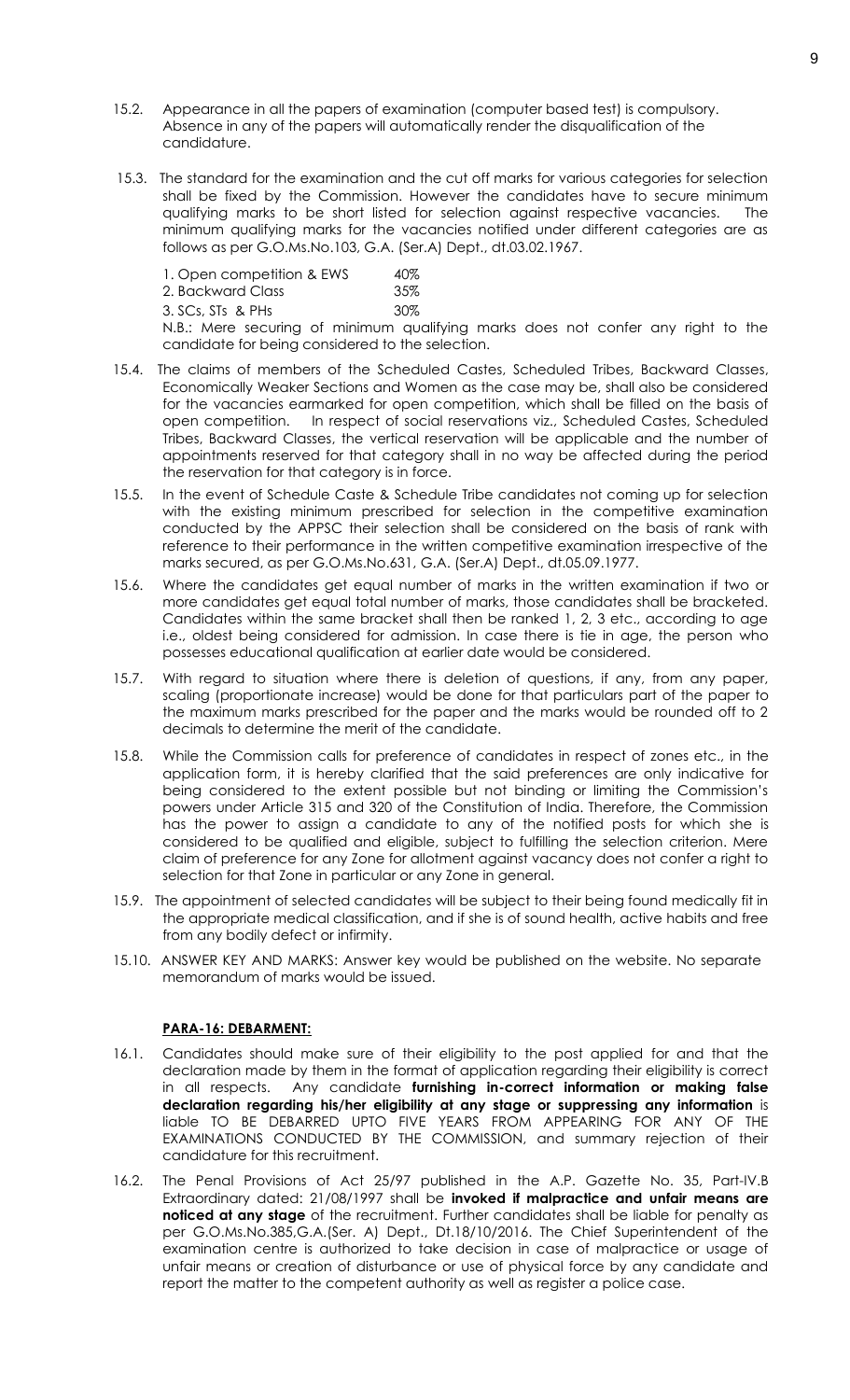- 16.3. The Commission is vested with the Constitutional duty of conducting recruitment and selection as per rules duly maintaining utmost secrecy and confidentiality in this process and any attempt by anyone causing or likely to cause breach of this constitutional duty in such manner or by such action as to violate or likely to violate the fair practices followed and ensured by the Commission will be sufficient cause for rendering such questionable means as ground for debarment and penal consequences as per law and rules as per decision of the Commission.
- 16.4. Any candidate found **impersonating or procuring impersonation by any person** or resorting to any other irregular or improper means in connection with his / her candidature for selection or obtaining support of candidature by any means, such a candidate may in addition to rendering himself/ herself liable to criminal prosecution, be liable to be debarred permanently from any exam or selection held by the Service Commissions in the country.

#### 16.5. ELECTRONIC GADGETS BANNED:

(a) The use of any mobile (even in switched off mode), calculator or any electronic equipment or programmable device or storage media like pen drive, smart watches etc., or camera or blue tooth devices or any other equipment or related accessories either in working or switched off mode capable of being used as a communication device during the examination is strictly prohibited. Any infringement of these instructions shall entail disciplinary action including ban from future examinations.

(b) Candidates are advised, in their own interest, not to bring any of the banned items including mobile phones to the venue of the examination, as arrangement for safe – keeping cannot be assured.

# **PARA-17: COMMISSION'S DECISION TO BE FINAL:**

The decision of the Commission in all aspects and all respects pertaining to the application and its acceptance or rejection as the case may be, conduct of examination and at all consequent stages culminating in the selection or otherwise of any candidate shall be final in all respects and binding on all concerned, under the powers vested with it under Article 315 and 320 of the Constitution of India. Commission also reserves its right to alter and modify the terms and conditions laid down in the notification for conducting the various stages up to selection, duly intimating details thereof to all concerned, as warranted by any unforeseen circumstances arising during the course of this process, or as deemed necessary by the Commission at any stage.

PLACE: VIJAYAWADA sd/-<br>Date:08/11/2021 **blue** P.S.R.Anjane

**Date:08/11/2021 P.S.R.Anjaneyulu, I.P.S., Secretary.**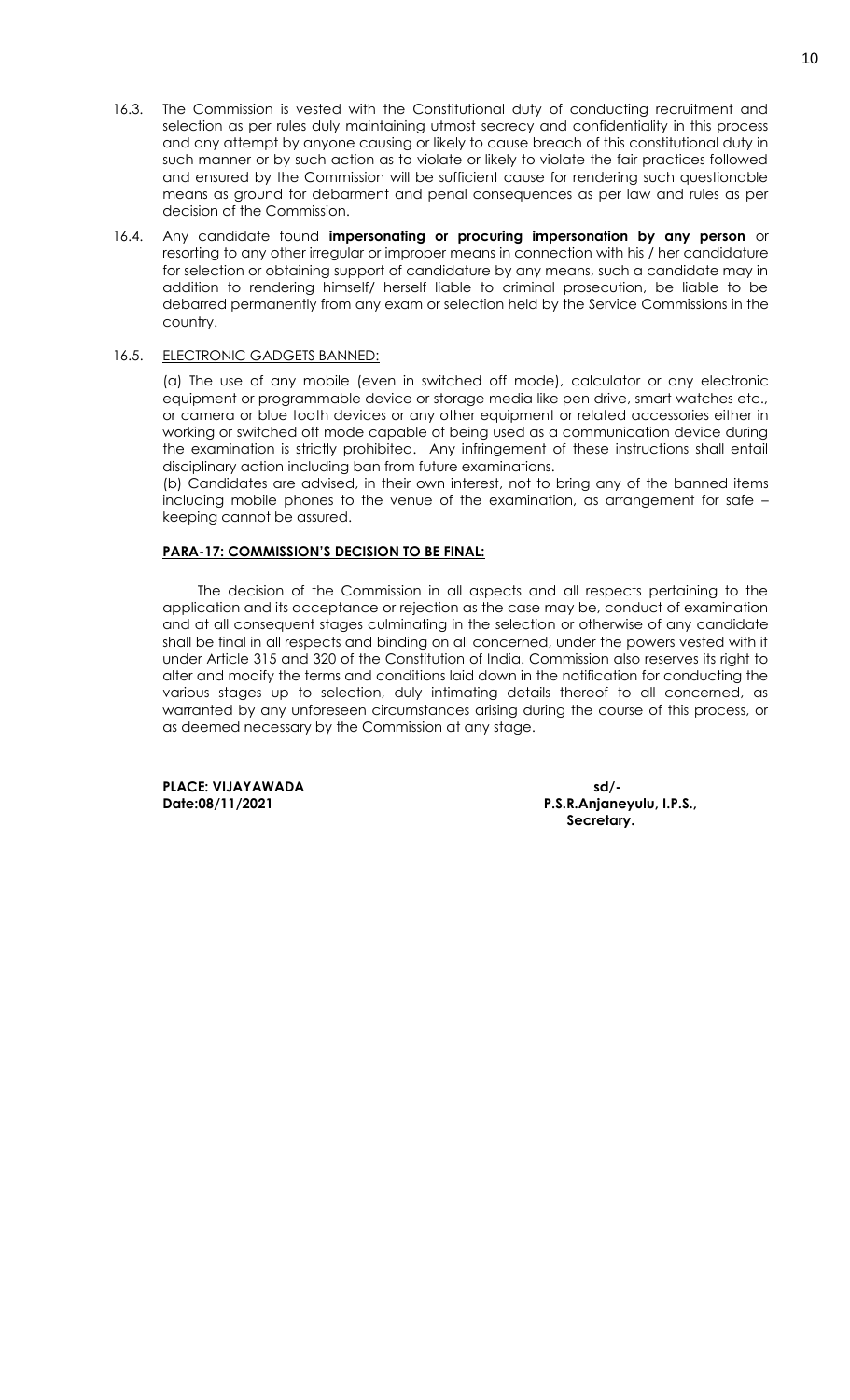#### **ANNEXURE – I NOTIFICATION NO.21/2021**

#### **DETAILED VACANCY POSITION FOR THE POST OF EXTENSION OFFICER, GRADE-I(SUPERVISOR) IN WOMEN DEVELOPMENT AND CHILD WELFARE DEPARTMENT CARRIED FORWARD(CF) VACANCIES**

| <b>ZONE-1</b> |                          |                  | <b>ZONE-2</b> |              |                          |                          | ZONE-3                   |                          |                          | <b>ZONE-4</b>            |                          |                          |                          | <b>TOTAL</b>             |                          |                          |                          |                          |        |              |                              |
|---------------|--------------------------|------------------|---------------|--------------|--------------------------|--------------------------|--------------------------|--------------------------|--------------------------|--------------------------|--------------------------|--------------------------|--------------------------|--------------------------|--------------------------|--------------------------|--------------------------|--------------------------|--------|--------------|------------------------------|
| CATEGORY      |                          | <b>OPEN ZONE</b> |               | <b>LOCAL</b> |                          | <b>OPEN ZONE</b>         |                          | <b>LOCAL</b>             |                          | <b>OPEN ZONE</b>         |                          | <b>LOCAL</b>             |                          | <b>OPEN ZONE</b>         |                          | <b>LOCAL</b>             |                          | <b>OPEN ZONE</b>         |        | <b>LOCAL</b> | <b>GRAND</b><br><b>TOTAL</b> |
|               | G                        | W                | G             | W            | G                        | W                        | G                        | W                        | G                        | W                        | G                        | W                        | G                        | W                        | G                        | W                        | G                        | W                        | G.     | W            |                              |
| OC            | $\overline{\phantom{a}}$ | -                | $\sim$        | 01           | $\overline{\phantom{0}}$ |                          | $\overline{\phantom{0}}$ | -                        | $\overline{\phantom{0}}$ | $\overline{\phantom{a}}$ | $\sim$                   | 01                       | $\overline{\phantom{a}}$ | $\overline{\phantom{a}}$ | -                        | $\overline{\phantom{0}}$ | <b>-</b>                 | $\overline{\phantom{0}}$ | $\sim$ | 02           | 02                           |
| <b>BC-A</b>   | $\overline{\phantom{a}}$ | $\sim$           | $\sim$        | $\sim$       | $\sim$                   | $\sim$                   | $\sim$                   | $\sim$                   | $\sim$                   | $\sim$                   | $\sim$                   | 01                       | $\sim$                   | $\overline{\phantom{0}}$ | $\sim$                   | $\sim$                   | $\overline{\phantom{a}}$ | $\overline{a}$           | $\sim$ | 01           | 01                           |
| $BC-B$        | $\overline{\phantom{a}}$ | $\sim$           | $\sim$        | $\sim$       | $\overline{\phantom{0}}$ | $\sim$                   | $\sim$                   | 02                       | $\overline{\phantom{a}}$ | $\overline{\phantom{a}}$ | $\sim$                   | $\overline{\phantom{0}}$ | $\overline{\phantom{a}}$ | $\overline{\phantom{a}}$ | $\sim$                   | $\overline{\phantom{0}}$ | $\overline{\phantom{a}}$ | $\overline{\phantom{0}}$ | $\sim$ | 02           | 02                           |
| BC-C          | $\sim$                   | $\sim$ .         | $\sim$        | $\sim$       | $\sim$                   | $\sim$                   | $\sim$                   | $\sim$                   | $\sim$                   | $\sim$                   | $\sim$                   | $\sim$                   | $\sim$                   | $\overline{\phantom{0}}$ | $\sim$                   | $\overline{\phantom{a}}$ | $\overline{\phantom{0}}$ | $\overline{a}$           | $\sim$ | $\sim$       |                              |
| <b>BC-D</b>   | $\sim$                   | $\sim$           | $\sim$        | 01           | $\sim$                   | $\sim$                   | $\sim$                   | 01                       | $\sim$                   | $\overline{\phantom{0}}$ | $\sim$                   | 01                       | $\sim$                   | 01                       | $\sim$                   | 01                       | $\overline{\phantom{0}}$ | 01                       | $\sim$ | 04           | 05                           |
| <b>BC-E</b>   | $\overline{a}$           | 01               | $\sim$        | $\sim$       | $\sim$                   | $\sim$                   | $\sim$                   | $\sim$                   | $\sim$                   | $\sim$                   | $\sim$                   | $\sim$                   | $\sim$                   | $\sim$                   | $\sim$                   | $\sim$                   | $\sim$                   | 01                       | $\sim$ | $\sim$       | 01                           |
| SC            | $\overline{\phantom{0}}$ | 01               | $\sim$        | 02           | $\overline{\phantom{a}}$ | $\overline{\phantom{0}}$ | $\overline{\phantom{0}}$ | $\overline{\phantom{0}}$ | $\overline{\phantom{a}}$ | $\overline{\phantom{0}}$ | $\overline{\phantom{a}}$ | $\qquad \qquad$          | $\overline{\phantom{a}}$ | $\overline{\phantom{0}}$ | $\overline{\phantom{a}}$ | 01                       | $\overline{\phantom{a}}$ | 01                       | $\sim$ | 03           | 04                           |
| <b>ST</b>     | $\overline{\phantom{a}}$ | -                | $\sim$        | 01           | $\sim$                   | $\sim$                   | $\sim$                   | $\sim$                   | $\sim$                   | $\overline{\phantom{a}}$ | $\sim$                   | 01                       | $\sim$                   | -                        | $\sim$                   | 01                       | $\overline{\phantom{a}}$ | $\overline{\phantom{0}}$ | $\sim$ | 03           | 03                           |
| <b>VH</b>     | $\overline{\phantom{a}}$ | $\sim$           | $\sim$        | $\sim$       | $\overline{\phantom{a}}$ | $\sim$                   | $\sim$                   | $\overline{\phantom{0}}$ | $\overline{\phantom{a}}$ | $\overline{\phantom{a}}$ | $\overline{\phantom{a}}$ | $*01$                    | $\overline{\phantom{0}}$ |                          | $\sim$                   | $*01$                    | $\overline{\phantom{a}}$ | $\overline{\phantom{0}}$ | $\sim$ | 02           | 02                           |
| HH            | $\overline{\phantom{a}}$ | -                | $\sim$        | $*01$        | $\sim$                   | $\sim$                   | $\sim$                   | $\overline{\phantom{0}}$ | $\overline{\phantom{a}}$ | $\overline{\phantom{0}}$ | $\overline{\phantom{0}}$ | $\overline{\phantom{a}}$ | $\overline{\phantom{a}}$ | $\overline{\phantom{a}}$ | -                        | $*01$                    | $\overline{\phantom{a}}$ | $\overline{\phantom{0}}$ | $\sim$ | 02           | 02                           |
| OH            | $\overline{\phantom{a}}$ | -                | $\sim$        | $\sim$       | $\sim$                   | $\sim$                   | $\sim$                   | $\sim$                   | $\sim$                   | $\sim$                   | $\sim$                   | $\overline{\phantom{0}}$ | $\sim$                   | $\overline{\phantom{a}}$ | $\sim$ .                 | $\sim$                   | $\overline{\phantom{0}}$ | $\equiv$                 | $\sim$ | $\sim$       | $\sim$                       |
| <b>TOTAL</b>  |                          | 02               | <b>.</b>      | 06           | $\overline{\phantom{0}}$ |                          |                          | 03                       | $\blacksquare$           |                          |                          | 05                       | $\blacksquare$           | 01                       |                          | 05                       | $\blacksquare$           | 03                       |        | 19           | 22                           |

**Note:** 1. As per G.O.Ms.No. 14, W.C.D& SC Dept., Dt. 10/05/2000 and G.O.Ms.No. 14, W.C.D& SCs(Estt-A2), dt. 27/06/2013 only Women candidates are exclusively eligible to the post of Extension Officer, Grade-I(Supervisor) in Women Development and Child Welfare Department.

2.\* The vacancies shown under PH category are carried forward vacancies. Hence, if the PH candidates are not available in such reserved Group, the vacancies shall be filled from among the three differently abled persons, as per G.O. Ms No.99, G.A (Sers.D), Dept., dt.04.03.2013. Therefore, all the differently abled persons are advised to apply, even though not notified in a particular group in this recruitment.

3. O.C - Open Competition , SC - Scheduled Caste, ST - Scheduled Tribe, BC – Backward Classes; VH-Visually Handicapped, HH- Hearing Handicapped, OH-Orthopedically Handicapped.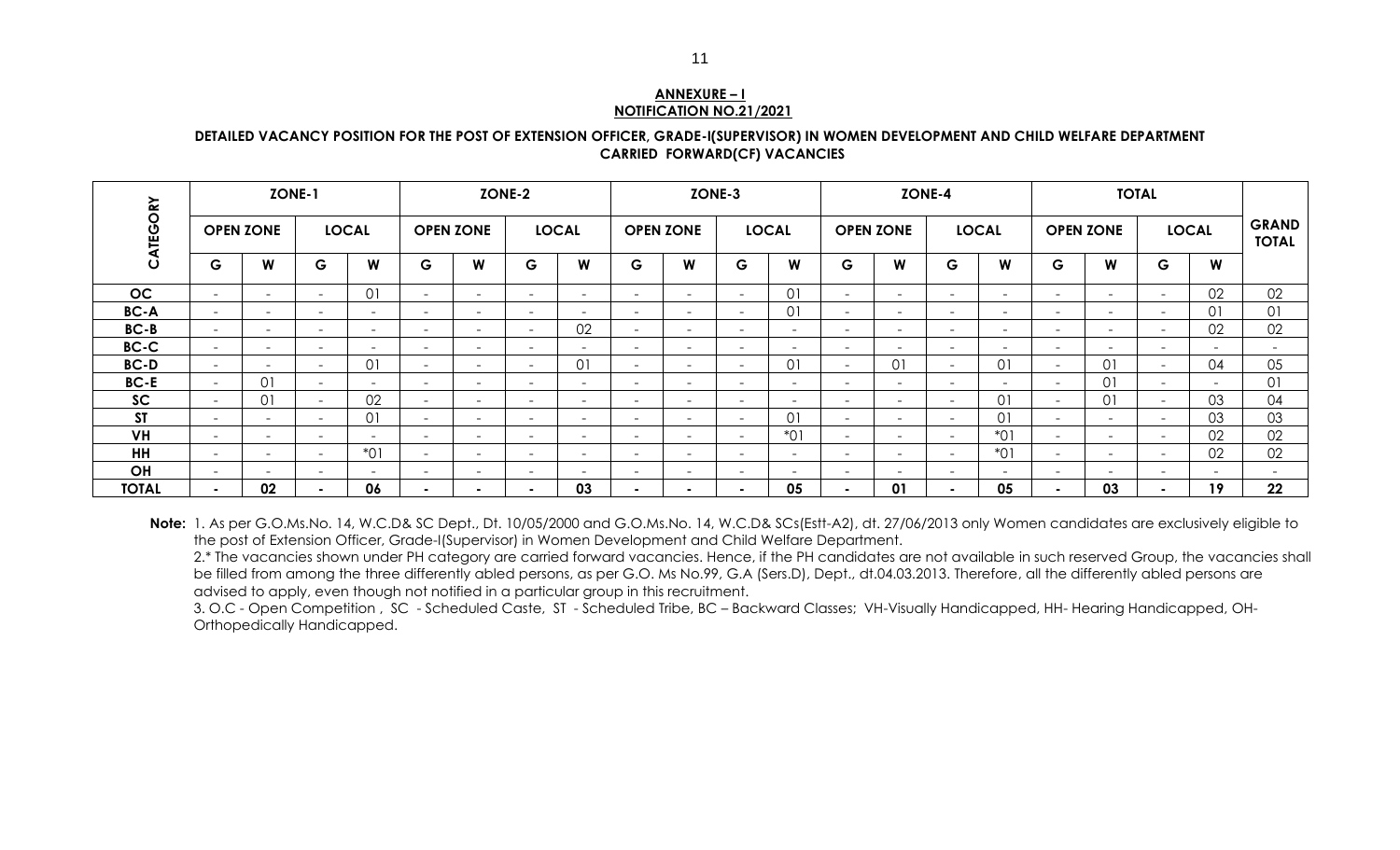# **ANNEXURE – II NOTIFICATION NO.21/2021**

#### **SCHEME AND SYLLABUS FOR RECRUITMENT TO THE POST OF EXTENSION OFFICER GRADE-I (SUPERVISOR) IN A.P. WOMEN DEVELOPMENT AND CHILD WELFARE SUB – ORDINATE SERVICE (FOR WOMEN ONLY)**

#### **SCHEME OF EXAMINATION (Degree Standard)**

| <b>WRITTEN EXAMINATION</b><br>(Objective Types)          | No. of<br><b>Questions</b> | <b>Duration</b><br>(Minutes) | <b>Maximum Marks</b> |  |  |  |
|----------------------------------------------------------|----------------------------|------------------------------|----------------------|--|--|--|
| <b>Paper-1:</b> General Studies<br><b>Mental Ability</b> | 150                        | 150                          | 50                   |  |  |  |
| Paper-2: Common Paper<br>Home Science<br>Social Work     | 150                        | 150                          | 150                  |  |  |  |
|                                                          |                            | TOTAL                        | 300                  |  |  |  |

**NB: As per G.O.Ms. No.235, Finance (HR-I, Plg & Policy) Dept., Dt.06/12/2016, for each wrong answer will be penalized with 1/3rd of the marks prescribed for the question.**

# **SYLLABUS**

# **Paper-1 GENERAL STUDIES AND MENTAL ABILITY**

# **150 Questions 150 Marks**

- 1. Events of national and international importance.
- 2. Current affairs- international, national and regional.
- 3. General Science and it applications to the day to day life Contemporary developments in Science & Technology and information Technology
- 4. Social- economic and political history of modern India with emphasis on Andhra Pradesh.
- 5. Indian polity and governance: constitutional issues, public policy, reforms and e-governance initiatives with specific reference to Andhra Pradesh.
- 6. Economic development in India since independence with emphasis on Andhra Pradesh.
- 7. Physical geography of Indian sub-continent and Andhra Pradesh.
- 8. Disaster management: vulnerability profile, prevention and mitigation strategies, Application of Remote Sensing and GIS in the assessment of Disaster.
- 9. Sustainable Development and Environmental Protection
- 10. Logical reasoning, analytical ability and data interpretation.
- 11. Data Analysis:
	- a) Tabulation of data
	- b) Visual representation of data

c) Basic data analysis (Summary Statistics such as mean, median, mode, variance and coefficient of variation) and Interpretation

12. Bifurcation of Andhra Pradesh and its Administrative, Economic, Social, Cultural, Political, and Legal implications/problems.

# **Paper - II HOME SCIENCE & SOCIAL WORK**

# **150 Questions 150 Marks**

# **I. Food Science and Nutrition:**

**i)** Basic food group which will provide nutrition, requirement for normal health; body building goods, energy food and protractive foods - Cereals - millets, legumes, oilseeds, milk and milk products, flesh goods, egg, fish, vegetables, fruits - Nutritive Value; selection, storage, processing and cooking methods their effect on nutritive value and palatability -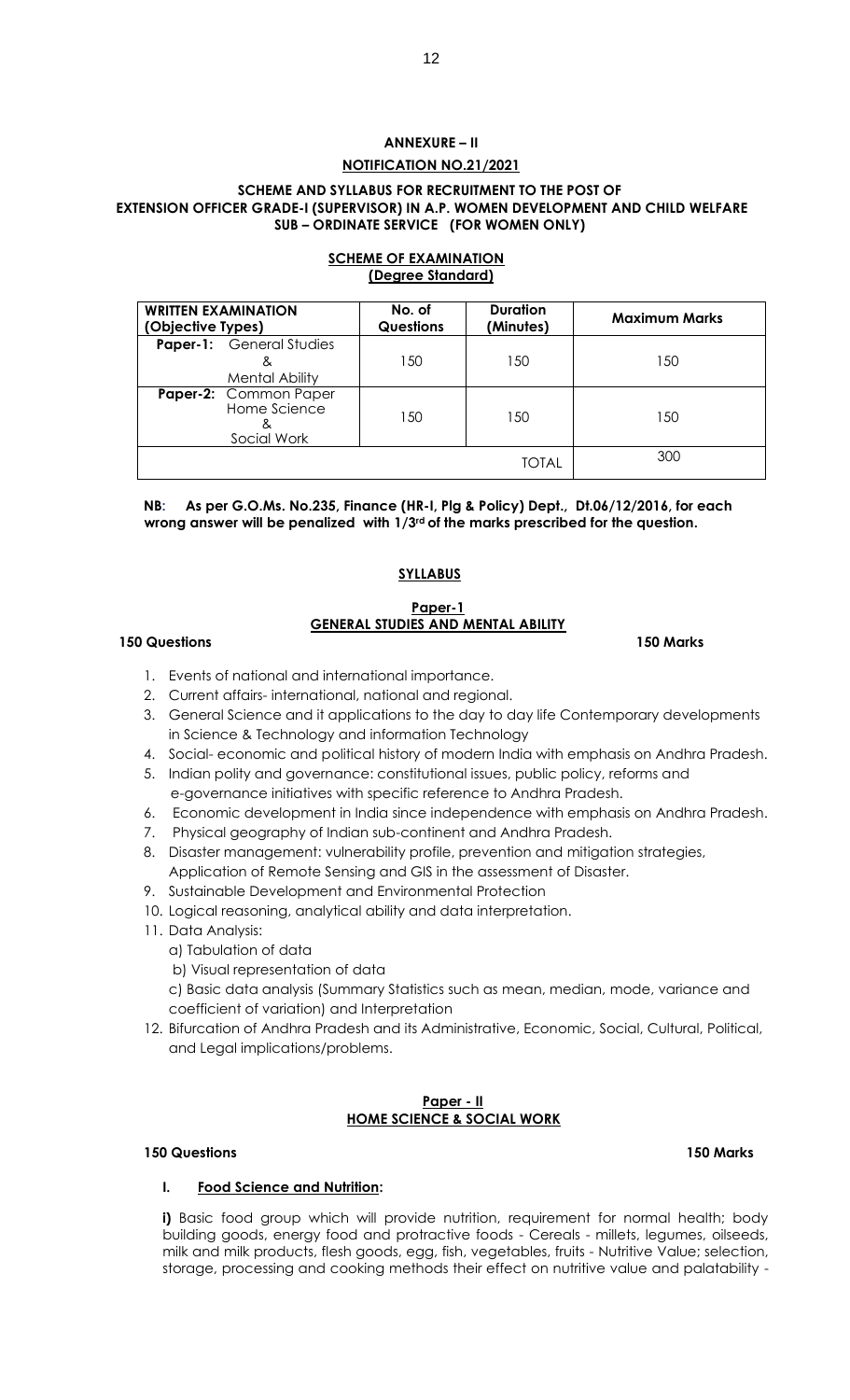evaluation of food quality - subjective methods of measuring quality of products products - preparation of score cards.

**ii)** Food poisoning, food allergy - Biological function, food sources and deficiency signs of carbohydrates, fat, proteins, vitamins and minerals - Nutritional inter-relationships.

**iii)** Food and Nutrient requirement in human life cycle - Adulthood pregnancy - lactation - infancy – pre-school age, school age, preadolescence and adolescence - nutritionally vulnerable groups - factors effect in nutrient requirements.

**iv)** Principles of meal planning - principle of diet in diseases. Therapeutic modification of normal diet during dietary deficiencies diseases - Anemia, PCM, Vit.A and other common diseases - Fever Diseases of gastre intestinal tract, obesity, Diabetes - Heart diseases and Renal diseases.

**v)** Assessment of nutritional status of communities and their interpretation-clinical Biochemical - Antrropemetry - Biophysical and Diet surveys.

#### **2. Child Development:**

**i)** Factors affecting growth and development of child prenatal care preparation for child birth - premature baby - causes postnatal care breast feeding v.s. bottle feeding weaning - immunization, physical intellectual, and emotional development during infancy toddlerhood - childhood and adolescence developmental talks - physical and physiocological needs of young children - Learning types and effects importance of play - language growth - Habit of formation.

**ii)** Creches and Balwadies - Importance of pre-school education needs and characteristics of pre-school child - Needs of Importance in the growth and development of children

**iii)** Population education, Child and family Welfare services of State National and International Agencies. Demographic characteristics of child population, emerging philosophy of Child Welfare and emphasised in the Children's Character of Rights, Indian Constitution and other legislative provision.Children in need of special care, the disabled, the deserted and disturbed in the role of professional held and services available.

**iv)** Agriculture productivity trends - Demand and supply of foods grain - Agriculture planning and Government policy - Credit and credit institutions in the agricultural sector - Agricultural marketing - Storages losses - Rural reconstruction - Community development and Panchayats - their principles and organisations.

**v)** Principles and methods of Extension work - Individual group and mass media. Audio visual aids in extension work. Programme planning - execution and evaluation in extension work. Developings leadership - organisation of woman in villages.

**vi)** The Five Year Plan of Government of India - Principles of Rural reconstruction - Problems of Indian villages - Community development - National Programmes for rural women and children ANP, IRDP, SNP Adult literacy, ICDS - Family Welfare Programme - Social Welfare Boards etc.

**vii)** Problems involved in improving nutritional status of Community, Nutrition intervention programmes - International agency involved in allovating malnutrition - UNESCO, ENICEF, WHO, FAO.

#### **3. Social Work:**

i) Concent, Scope and Nature of Social Work. Definition of the terms Social Welfare, Social Service, Social Reform and Social Action.

A historical review of social work in India and abroad. The philosophy of Social Work and its relationship to changing Indian Culture. Professional and ethical values of Social Work.

iii) Methods of Social Work: Definition, Scope, Principles and values of casework, Group work and Community Organisation.

iv) Fields of Social Work: Government and Voluntary efforts, difference between Government - Professional - Voluntary work in the various fields of Social Work practice such as: Youth Welfare, Labour Welfare, Correctional Social Work, Medical and Psychiatric Social Work, Rural and Urban Community Development - Local Self Government, Panchayati Raj.

v) Family and Child Welfare: Importance of Family and Child Welfare, Status, Problems of Women in India and Special Legislation relating to: Marriage, dowry, inheritance and maintenance of women, problems of working women, women inneed of special care.

vi) State Women's Welfare Department: Organisation, functions and Programmes.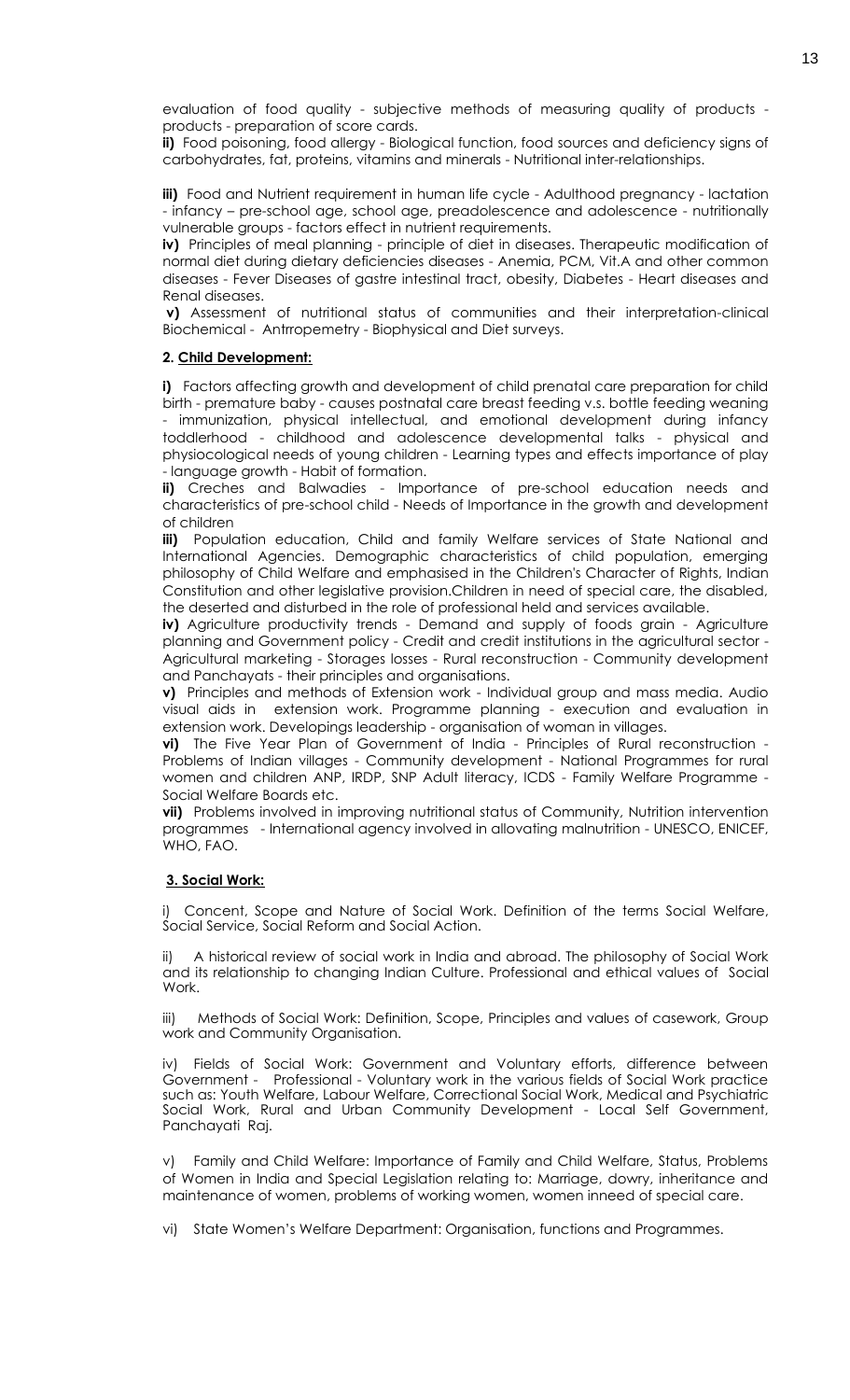#### **Annexure-III**

#### **INSTRUCTIONS TO CANDIDATES**

#### *A. INSTRUCTIONS TO CANDIDATES:*

- A.1. The applicants are required to go through the user guide and satisfy themselves as to their eligibility for this recruitment carefully before applying and enter the particulars completely online.
- A.2. Applicant must compulsorily fill-up all relevant columns of application and submit application through website only. The particulars made available in the website will be processed through computer and the eligibility decided in terms of notification and confirmed accordingly.
- A.3. The applications received online in the prescribed proforma available in the website and within the time shall only be considered and the Commission will not be held responsible for any kind of delay/discrepancy on part of the candidate.
- A.4. Applicants must compulsorily upload his/her own scanned photo and signature through .jpg format.
- A.5. The applicants should not furnish any particulars that are false, tampered, fabricated or suppress any material information while making an application through website.
- A.6. Important:-Hand written/typed/Photostat copies/printed application form will not be entertained.
- A.7. The applicant shall produce all the essential certificates issued by the competent authority, for verification by the commission, as and when called for. If candidates fail to produce the same, his/her candidature shall be rejected / disqualified without any further correspondence.
- A.8. The following certificate formats are available on the Commission's Website
	- *(*https://psc.ap.gov.in*)* for reference.
	- A.8.1. Community, Nativity and Date of Birth Certificate
	- A.8.2. Declaration by the Un-Employed
	- A.8.3. School Study Certificate
	- A.8.4. Certificate of Residence
	- A.8.5. Medical Certificate for the Blind
	- A.8.6. Certificate of Hearing Disability and Hearing Assessment
	- A.8.7. Medical Certificate in respect of Orthopedically Handicapped Candidates
	- A.8.8. Creamy Layer Certificate
	- A.8.9. Local status certificate (if applicable)

#### **B. INSTRUCTIONS REGARDING ON-LINE EXAMINATION FOR CANDIDATES:**

- B.1. The candidates should take their seats at the prescribed time before the commencement of the examination. Biometric identification would be conducted before entry into examination hall. The entry time would be mentioned in the hall ticket. Late entry after the given entry time would not be allowed. Candidates should not leave the examination hall till the expiry of fulltime. Loaning and interchanging of articles among the candidates is not permitted in the examination hall. Electronic devices including cell phones and pagers are not allowed in the examination hall.
- B.2. The starting time of each examination paper and the entry time would be mentioned in the hall ticket
- B.3. Candidates will not be permitted to leave the examination hall till the expiry of full time. If any candidate leaves the examination hall in the middle, he would be disqualified. If there is any problem with computer system, the candidates have to wait without talking to others till the system is restored. In case of any violation, the candidate will be disqualified.
- B.4. The examination link with the login screen will already be available on your system. Please inform the invigilator if this is not the case.
- B.5. 10 minutes prior to the exam, you'll be prompted to login. Please type the Login ID (Roll No) and the Password (Password for Candidate will be given on exam day) to proceed further.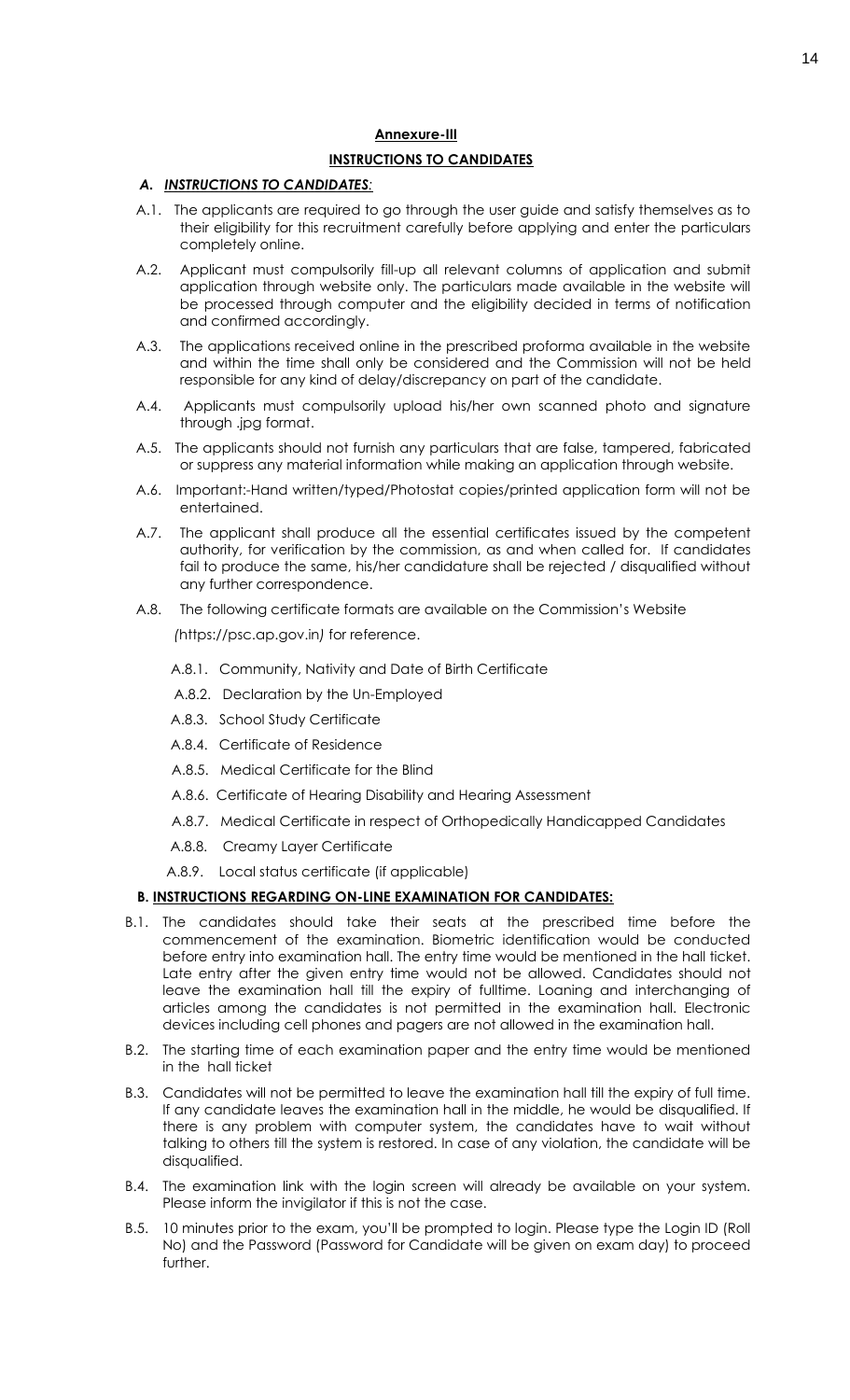- B.6. Invigilator will announce the password 15 minutes before commencement of the Examination.
- B.7. Copying or noting down questions and/or options is not allowed. Severe action will be taken if any candidate is found noting down the questions and/or options.
- B.8. After logging in, your screen will display:

\*Profile Information - Check the details & click on "I Confirm" or "I Deny".

\*Detailed exam instructions - Please read and understand thoroughly.

\*Please click on the "I am ready to Begin" button, after reading the instructions.

- B.9. You have to use the mouse to answer the multiple choice type questions with FOUR alternative answers.
- B.10. To answer any numerical answer type question, you need to use the virtual numeric key pad and the mouse.
- B.11. On the online exam question screen, the timer will display the balance time remaining for the completion of exam.
- B.12. The question numbers are color coordinated and of different shapes based on the process of recording your response: White (Square) - For un-attempted questions. Red (Inverted Pentagon) - For unanswered questions. Green (Pentagon) - For attempted questions. Violet (Circle) - Question marked by candidate for review, to be answered later. Violet (Circle with a Tick mark) - Question answered and marked by candidate for review.
- B.13. After answering a question, click the SAVE & NEXT button to save your response and move onto the next question.
- B.14. Click on Mark for Review & NEXT to mark your question for review, and then go to the next question.
- B.15. To clear any answer chosen for a particular question, please click on the CLEAR RESPONSE button.
- B.16. A summary of each section, (i.e. questions answered, not answered, marked for review) is available for each section. You have to place the cursor over the section name for this summary.
- B.17. In case you wish to view a larger font size, please inform the Invigilator. On the Invigilator's confirmation, click on the font size you wish to select. The font size will be visible on the top.
- B.18. You may view INSTRUCTIONS at any point of time during exam, by clicking on the INSTRUCTIONS button on your screen.
- B.19. The SUBMIT button will be activated after 150 Minutes. Please keep checking the timer on your screen.
- B.20. In case of automatic or manual log out, all your attempted responses will be saved. Also, the exam will start from the time where it had stopped.
- B.21. You will be provided a blank sheet for rough work. Do write your Login ID and Password on it. Please ensure that you return it to the invigilator at the end of the exam after tearing only the password from it.
- B.22. Please don't touch the key board as your exam ID will get locked. If your ID gets locked, please inform a nearby invigilator who will help in unlocking your ID and then you can continue with the exam.
- B.23. Please inform the invigilator in case of any technical issues.
- B.24. Please do not talk to or disturb other candidates.
- B.25. In case you are carrying articles other than the admit card, photo identity proof and pen, please leave them outside the exam room.
- B.26. You cannot leave exam room before submitting the paper. Please inform the invigilator if you want to use the wash room.

#### **C. GENERAL INSTRUCTIONS TO CANDIDATES:**

- C.1. If the candidate notices any discrepancy printed on the Hall ticket, as to community, date of birth etc., he/she may immediately bring it to the notice of Commission's officials/Chief Superintendent in the examination centre and necessary corrections can be made in the Nominal Roll, in the Examination Hall against his/her Hall Ticket Number for being verified by the Commission's Office.
- C.2. The candidate should satisfy the Invigilator of his/her identity with reference to the signature and photographs available on the Nominal Rolls and Hall Ticket.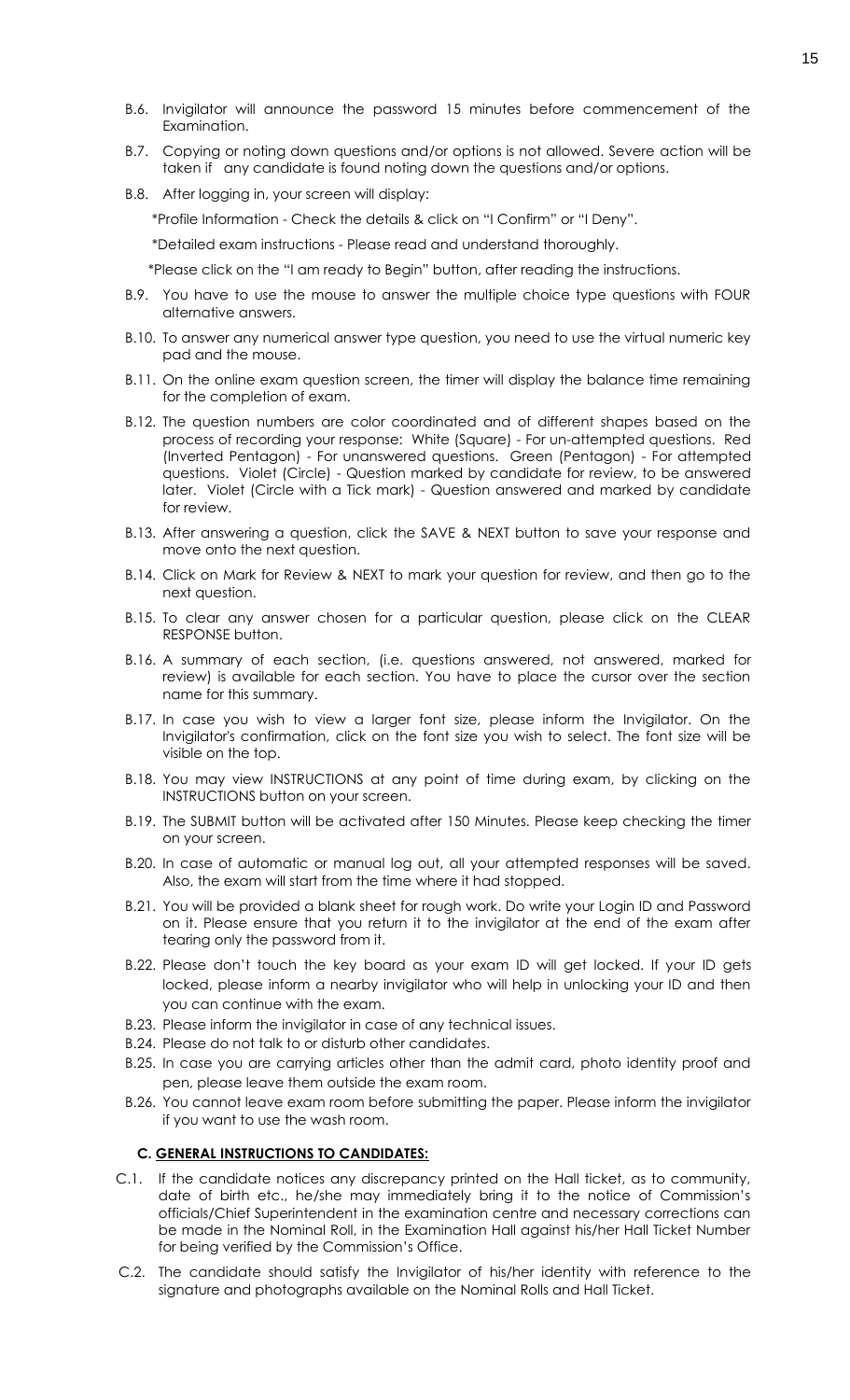- C.3. The candidates should take their seats at the given time before the commencement of the examination and are not to be allowed after the scheduled time. The time of Examination and entry time would be mentioned in the hall ticket. Late entry after the given entry time would not be allowed. Candidates should not leave the examination hall till the expiry of fulltime.
- C.4. The candidates must note that his/her admission to the examination is strictly provisional. The mere fact that an Admission to the examination does not imply that his/her candidature has been finally cleared by the Commission or that the entries made by the candidate in his/her application have been accepted by the Commission as true and correct. The candidates have to be found suitable after verification of original certificates; and other eligibility criteria. The Applicants have to upload his/her scanned recent colour passport photo and signature to the Application Form. Failure to produce the same photograph, if required, at the time of interview/ verification, may lead to disqualification. Hence the candidates are advised not to change their appearance till the recruitment process is complete.
- C.5. The candidates are not allowed to bring any Electronic devices such as mobile / cell phones, programmable calculators, tablets, iPad, Bluetooth, pagers, watches or any other computing devices to examination Hall. Loaning and interchanging of articles among the candidates is not permitted in the examination hall and any form of malpractice will not be permitted in the exam hall.
- C.6. The candidates are expected to behave in orderly and disciplined manner while writing the examination. Their candidature will be rejected in case of impersonation/ disorder/ rowdy behaviour during Examination and necessary F.I.R. for this incident will be lodged with concerned Police Station. The Chief Superintendent of the centre is authorized to take spot decision in this matter.
- C.7. Candidates trying to use unfair means shall be disqualified from the selection. No correspondence whatsoever will be entertained from the candidates.
- C.8. The Penal Provisions of Act 25/97 published in the A.P. Gazette No. 35, Part-IV.B Extraordinary dated: 21/08/1997 shall be invoked if malpractice and unfair means are noticed at any stage of the Examination. Action will be taken to penalize as per G.O.Ms.No.385, G.A. (Ser. A) Dept., Dt.18/10/2016.
- C.9. (a) Wherever the candidates are totally blind, they will be provided a scribe to write the examination and 20 minutes extra time is permitted to them per hour. Eligible candidates are also allowed to bring their own scribe after due intimation to the Commission after duly providing the full identification details of the scribe like name, address and appropriate proof of identification.
- (b) The applicants shall upload the certificate relating to percentage of disability for considering the appointment of scribe in the examination.
- (c) An extra time of 20 minutes per hour is also permitted for the candidates with locomotor disability and CEREBRAL PALSY where dominant (writing) extremity is affected for the extent slowing the performance of function (Minimum of 40% impairment). No scribe is allowed to such candidates.
- (d) The candidate as well as the scribe will have to give a suitable undertaking conforming to the rules applicable
- C.10. In case the Hall-Ticket is without photo or too small, he/she should affix a passport size photo on Hall-ticket and appear by duly getting attested by Gazetted Officer. He/she shall handover similar photo for each paper to Chief Superintendent for affixing the same on the Nominal Rolls.
- C.11. The candidate will not be admitted to the examination Hall without procedural formalities.
- C.12. The candidate admission to the Examination is provisional, subject to the eligibility, confirmation/satisfaction of conditions laid down in this notification.
- C.13. The candidates should put his/ her signature and get the signature of the invigilator at the appropriate places in the Nominal Roll or OMR Answer Sheet.
- C.14. Instructions to be followed scrupulously in the Examination Hall.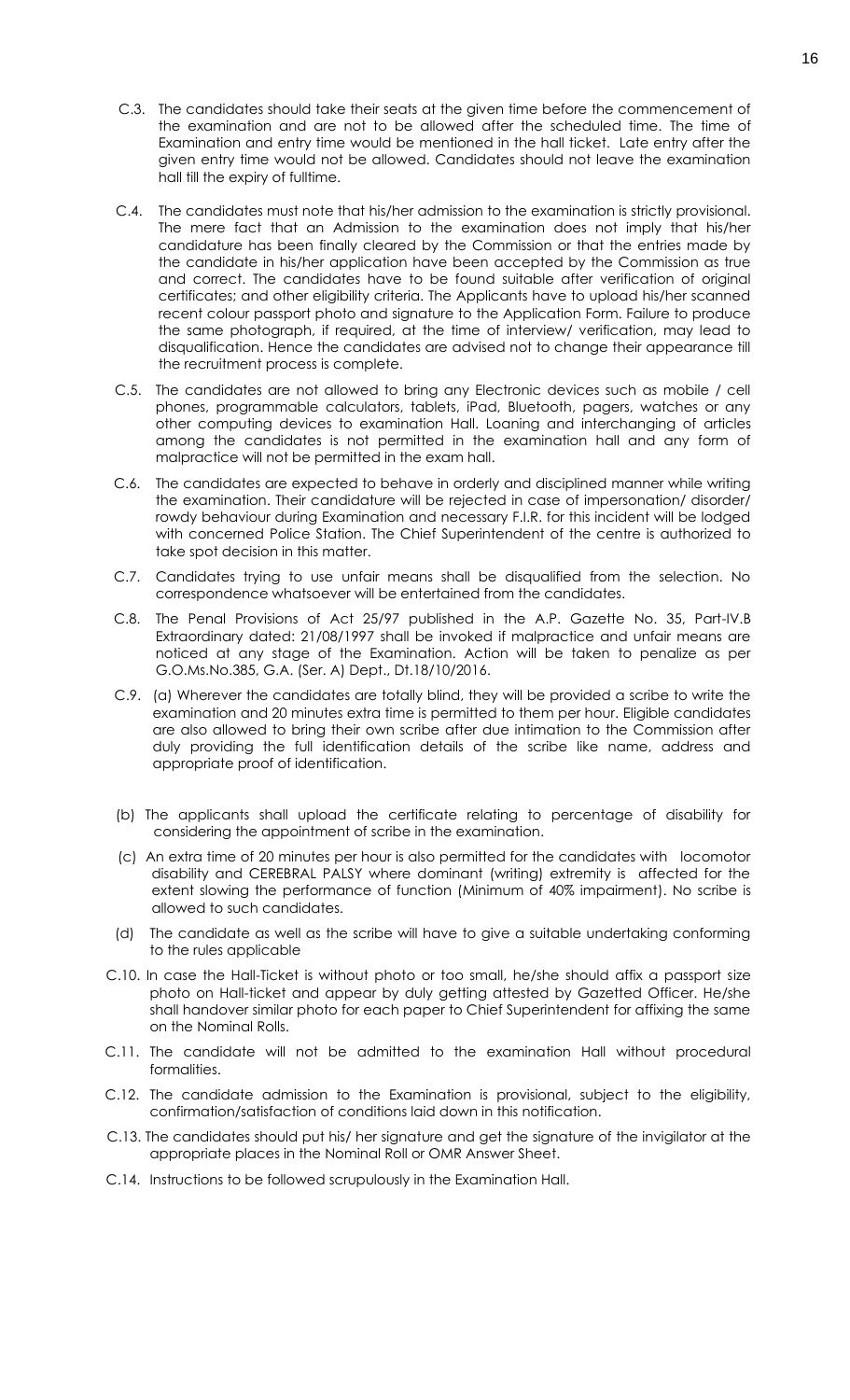#### **ANNEXURE - IV LIST OF SCHEDULED CASTES (Definition 28 of General Rule - 2) SCHEDULE – I**

(Substituted with effect from 27-07-1977 through G.O.Ms.No. 838, G.A. (Services-D) Department, dated 15/12/1977)

- Adi Andhra Adi Dravida
- 3 Anamuk
- Aray Mala
- Arundhatiya
- Arwa Mala
- Bariki
- Bavuri
- 9 Beda Jangam, Budga Jangam (In Districts of Hyderabad,Rangareddy, Mahaboobnagar, Adilabad, Nizamabad,Medak,Karimnagar,Warangal, Khammam and Nalgonda)\*
- Bindla
- Byagara, Byagari\*
- Chachati
- Chalavadi
- Chamar, Mochi, Muchi, Chamar-Ravidas, Chamar-Rohidas\*
- Chambhar
- Chandala
- Dakkal, Dokkalwar
- Dandasi
- Dhor
- Dom, Dombara, Paidi, Pano
- Ellamalwar, Yellammalawandlu
- Ghasi, Haddi, Relli, Chachandi
- 23 Godagali, Godagula(in the Districts of Srikakulam, Vizianagaram & Vishakapatnam) \*
- Godari
- Gosangi
- Holeya
- Holeya Dasari
- Jaggali
- Jambuwulu
- Kolupulvandlu, Pambada, Pambanda, Pambala \*
- Madasi Kuruva, Madari Kuruva
- Madiga
- Madiga Dasu, Mashteen
- Mahar
- Mala, Mala Ayawaru \*
- Mala Dasari
- Mala Dasu
- Mala Hannai
- Mala Jangam
- Mala Masti
- Mala Sale, Netkani
- Mala Sanyasi
- Mang
- Mang Garodi
- Manne
- Mashti
- Matangi
- Mahter Mitha Ayyalvar
- Mundala
- Paky, Moti, Thoti
- (Omitted)\*
- Pamidi
- Panchama, Pariah
- Relli
- Samagara
- Samban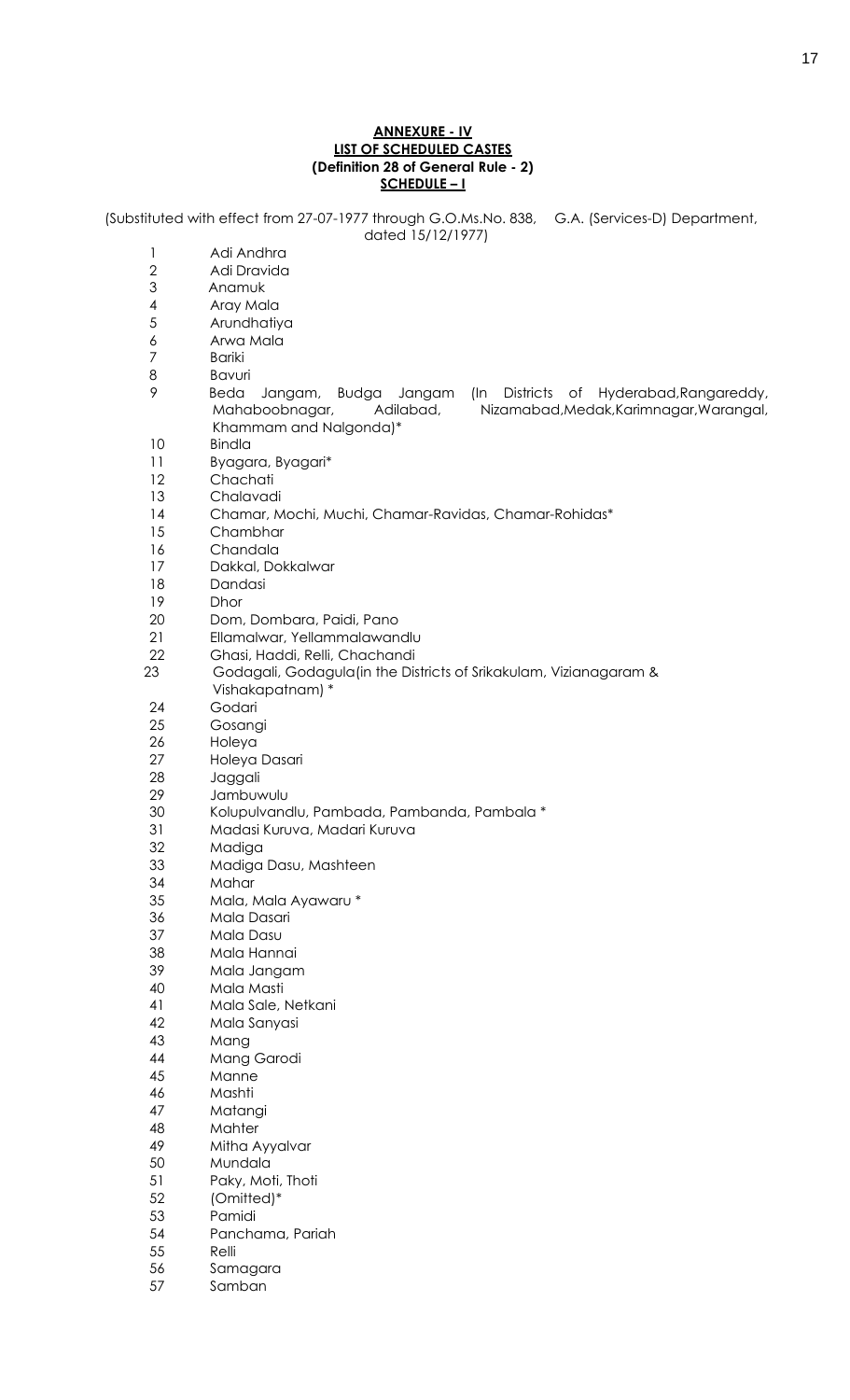- 58 Sapru
- 59 Sindhollu, Chindollu
- 60 Yatala (Srikakulam Dist. Only) Memo No. 8183/CV-1/2006-10 SW (CV-I) Dept., Dt. 31/03/2008

61 Valluvan **\* (**Chittoor and Nellore Dist. Only**)** Memo No. 8183/CV-1/2006- 10 SW (CV-I) Dept., Dt. 31/03/2008

**\*** As for the Constitution (Scheduled Caste) orders (Second Amendment) Act 2002, Act No. 61 of 2002

# **LIST OF SCHEDULED TRIBES**

- 1. Andh, Sadhu Andh \*
- 2. Bagata
- 3. Bhil
- 4. Chanchu (Chenchwar omitted) \*
- 5. Gadabas, Boda Gadaba, Gutob Gadaba, Kallayi Gadaba, Parangi Gadaba, Kathera Gadaba, Kapu Gadaba \*
- 6. Gond, Naikpod, Rajgond, Koitur \*
- 7. Goudu (in the Agency tracts)
- 8. Hill Reddis
- 9. Jatapus
- 10. Kammara
- 11. Kattunayakan
- 12. Kolam, Kolawar \*
- 13. Konda Dhoras, Kubi \*
- 14. Konda Kapus
- 15. Konda Reddis
- 16. Kondhs, Kodi, Kodhu, Desaya Kondhs, Dongria Kondhs, Kuttiya Konds, Tikiria Khondhs, Yenity Khondhs, Kuvinga \*
- 17. Kotia, Bentho Oriya, Bartika, Dulia, Holva, Sanrona, Sidhopaiko (Dhulia,Paiko,Putiyaomitted \*)
- 18. Koya, Doli Koya, Gutta Koya, Kammara Koya, Musara Koya, Oddi Koya, Pattidi Koya, Rajah, Rasha Koya, Lingadhari Koya (Ordinary), Kottu Koya, Bhine Koya, Raj Koya (Goud-omitted \*)
- 19. Kulia
- 20. Malis (excluding Adilabad, Hyderabad, Karimnagar, Khammam, Mahabubnagar, Medak, Nalgonda, Nizamabad and Warangal District)
- 21. Manna Dhora
- 22. Nayaks (in the Agency tracts)
- 23. Mukha Dhora, Nooka Dhora
- 24. Pardhan
- 25. Porja, Parangi Perja
- 26. Reddi Dhoras
- 27. Rona, Rena
- 28. Savaras, Kapu Savaras, Maliya Savaras, Khutto Savaras
- 29. Sugalis, Lambadis, Banjara \*
- 30. Thoti (in Adilabad, Hyderabad, Karimnagar, Khammam, Mahabubnagar, Medak, Nalgonda, Nizamabad and Warangal Districts)
- 31. Valmiki (in the Scheduled Areas of Vishakapatnam, Srikakulam, Vizianagaram, East Godavari and West Godavari Districts \*)
- 32. Yenadis, Chella Yenadi, Kappala Yenadi, Manchi Yenadi, Reddi Yenadi \*
- 33. Yerukulas, Koracha, Dabba Yerukula, Kunchapuri Yerukula, Uppu Yerukula \*
- 34. Nakkala Kurivikaran (Nakkala A.P. Gazette, Part III (B) Central Acts ordinance and Regulations Issue No. 05 Dt. 02/10/2003 )
- 35. Dhulia, Paiko, Putiya (in the districts of Vishakapatnam, Vizianagaram \*)

\* As for the Scheduled Castes and Scheduled Tribes Orders (Amendment) Act 2002, Act No. 10 of 2003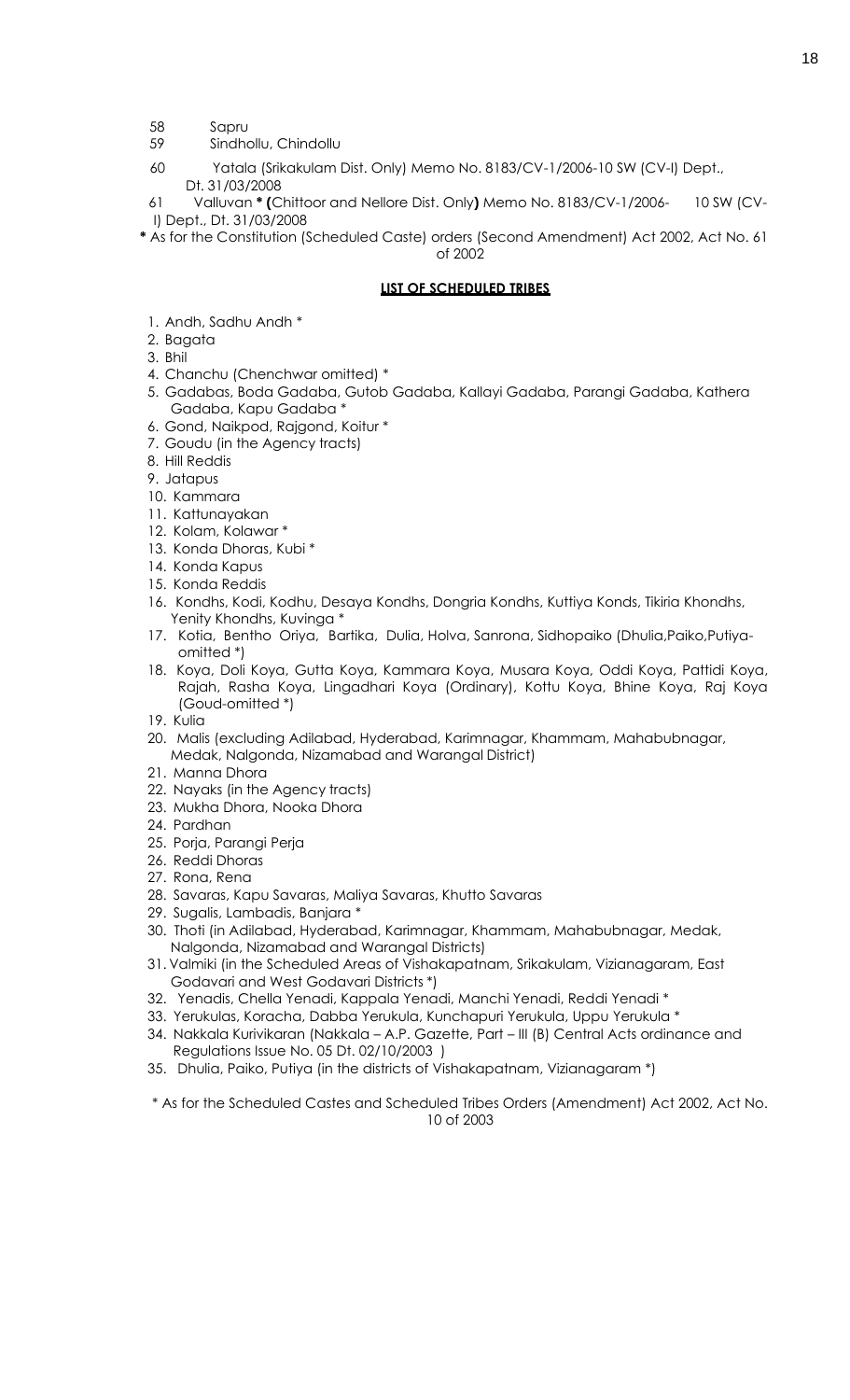# **LIST OF SOCIALLY AND EDUCATIONALLY BACKWARD CLASSES** (Amended from time to time as on 31/08/2007)

# **GROUP- A**

Aboriginal Tribes, Vimuktha Jathis, Nomadic and Semi Nomadic Tribes etc.,

- 1. Agnikulakshatriya, Palli, Vadabalija, Besta, jalari, Gangavar, Gangaputra, Goondla, Vanyakulakshatriya (Vannekapu, Vannereddi, Pallikapu, Pallireddy Neyyala and Pattapu) \*Mudiraj / Mutrasi / Tenugollu, The G.O. Ms.No. 15 BCW(C2) Dept., dt. 19/02/2009 is suspended. Hence the inclusion of Mudiraj / Mutrasi / Tenugollu is suspended) vide Hon'ble A.P. High Court orders in WP No. 2122/2009 dated: 29-04- 2009.
- 2. Balasanthu, Bahurupi
- 3. Bandara
- 4. Budabukkala
- 5. Rajaka (Chakali Vannar)
- 6. Dasari (formerly engaged in bikshatana) (amended vide G.O.Rt.No. 32, BCW(M1) Department, dated 23/02/1995)
- 7. Dommara
- 8. Gangiredlavaru
- 9. Jangam (whose traditional occupation is begging)
- 10. Jogi
- 11. Katipapala
- 12. Korcha
- 13. Lambada or Banjara in Telangana Area
- (deleted and included in S.T. list vide G.O.Ms.No. 149, SW, dated 3/5/1978)
- 14. Medari or Mahendra
- 15. Mondivaru, Mondibanda, Banda
- 16. Nayee Brahmin (Mangali), Mangala and Bajantri
	- (amended vide G.O.Ms.No. 1, BCW(M1) Department, dated 6/1/1996)
- 17. Nakkala (Deleted vide G.O. Ms. No. 21, BCW(C2) Dept., Dt. 20/06/2011)
- 18. Vamsha Raj (amended vide G.O.Ms.No. 27, BCW(M1) Department, dated 23/06/1995 deleting the Original name Pitchiguntla)
- 19. Pamula
- 20. Pardhi (Mirshikari)
- 21. Pambala
- 22. Peddammavandlu, Devaravandlu, Yellammavandlu, Mutyalammavandlu (Dammali, Dammala, Dammula, Damala Castes confined to Srikakulam dist. Vide G.O.Ms. No.: 9 BCW(C2) Dept., Dt. 9/04/2008)
- 23. Veeramushti (Nettikotala), Veera bhadreeya (Amended vide G.O. Ms. No. 62, BCW (M1) Dept., Dt. 10/12/1996)
- 24. Valmiki boya (Boya, Bedar, Kirataka, Nishadi, Yellapi, Pedda Boya) Talayari and Chunduvallu (G.O.Ms. No. 124, SW, Dt. 24.06.85) Yellapi and Yellapu are one and the same amended vide G.O. Ms. No. 61, BCW(M1) Dept., Dt. 05.12.1996)
- 25. Yerukalas in Telangana area (deleted and included in the list of S.Ts)
- 26. Gudala
- 27. Kanjara Bhatta
- 28. Kalinga (Kinthala deleted vide G.O.Ms. No. 53, SW, Dt. 07.03.1980)
- 29. Kepmare or Reddika
- 30. Mondipatta
- 31. Nokkar
- 32. Pariki Muggula
- 33. Yata
- 34. Chopemari
- 35. Kaikadi
- 36. Joshinandiwalas
- 37. Odde (Oddilu, Vaddi, Vaddelu)
- 38. Mandula (Govt. Memo No. 40-VI/70-1, Edn., Dt. 10.02.1972)
- 39. Mehator (Muslim) (Govt. Memo No. 234 -VI/72-2, Edn., Dt. 05.07.1972). 40.
	- Kunapuli (Govt. Memo No. 1279/P1/74-10, E&SW, Dt. 03.08.1975)
- 41. Patra (included in G.O. Ms. No. 8, BCW(C2) Dept., Dt. 28.08.2006)
- 42. kurakula of Srikakulam, Vizianagaram and Visakhapatnam Districts only. Included vide in G.O.MS.No. 26 BC W (C2) Dept., Dt. 4/07/08
- 43. Pondara of Srikakulam, Vizianagaram, and Visakhapatnam Districts only. Included vide G.O.MS.No. 28 BC W (C2) Dept., Dt. 4/07/08
- 44. Samanthula, Samantha, sountia, Sauntia of Srikakulam District only. Included vide G.O.MS.No. 29 BC W (C2) Dept., Dt. 4/07/08
- 45. pala-Ekari, Ekila, Vyakula, Ekiri, Nayanivaru, Palegaru, Tolagari, Kavali of Chit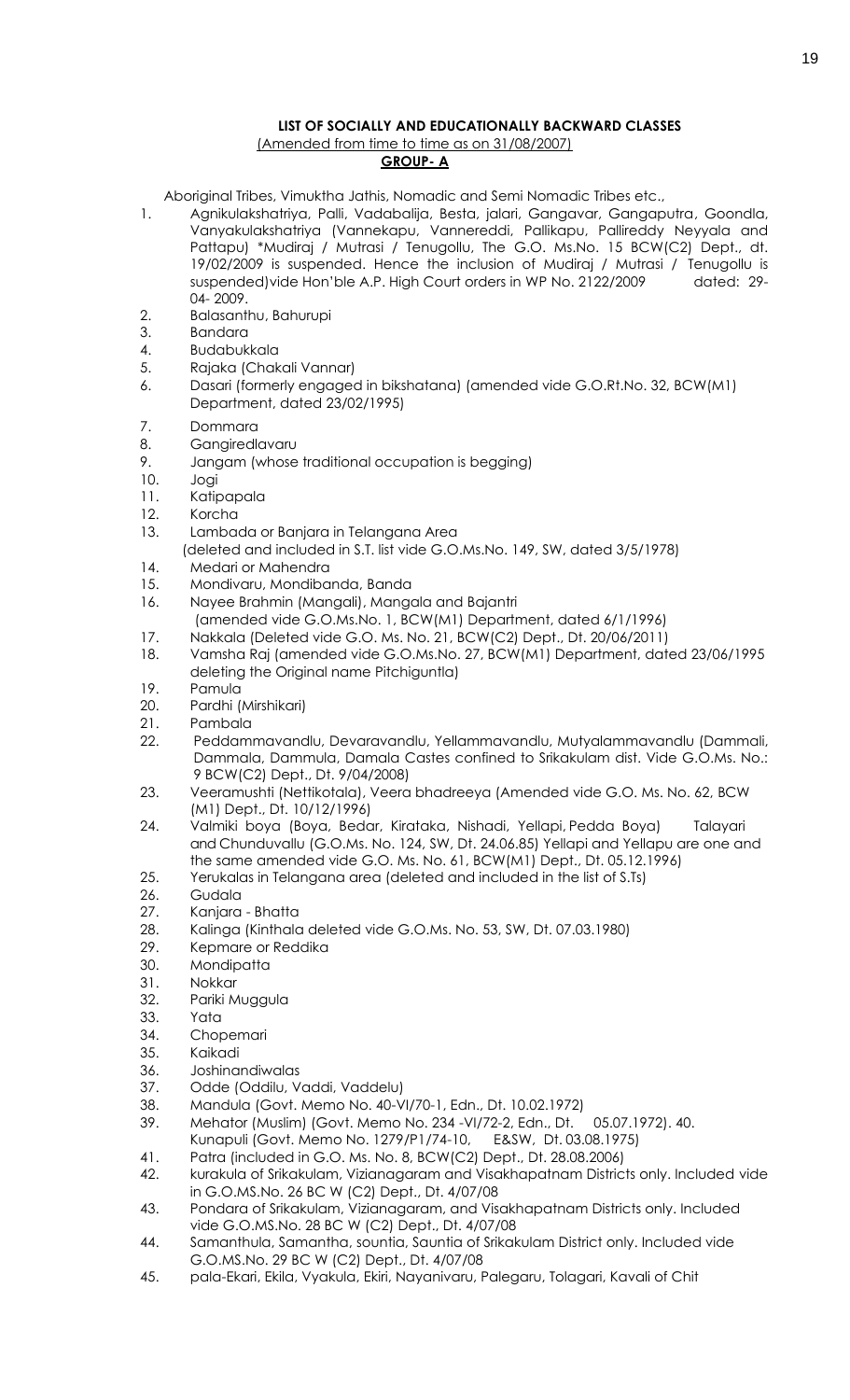- 46. tor, Cuddapah, Kurnool, Anantapur, Nellore, Hyderabad and Rangareddy Districts only. Included Vide G.O. MS. No. 23 B.C. W (C2) Dept., Dt. 4/07/08
- 47. Rajannala, Rajannalu of Karimnagar, Warangal, Nizamabad and Adilabad Districts only. (included in vide G.O.Ms. No. 44 B.C.W(C2) Dept., Dt.07/08/2008).
- 48. Bukka Ayyavars, Included vide G.O.Ms.No. 6 Backward Classes Welfare (C2) Dept., dt. 19/02/2009.
- 49. Gotrala, Included vide G.O.Ms.No. 7 Backward Classes Welfare (C2) Dept., dt. 19/02/2009. The area of operation shall be confined to Telangana Region only.
- 50. Kasikapadi / Kasikapudi, Included vide G.O.Ms.No. 8 Backward Classes Welfare (C2) Dept., dt. 19/02/2009. The area of operation shall be confined to Hyderabad, Rangareddy, Nizamabad, Mahaboobnagar and Adilabad Districts of Telangana Region only.
- 51. Siddula, Included vide G.O.Ms.No. 9 Backward Classes Welfare (C2) Dept., dt. 19/02/2009. The area of operation shall be confined to Telangana Region only.
- 52. Sikligar / Saikalgar, Included vide G.O.Ms.No. 10 Backward Classes Welfare (C2) Dept., dt. 19/02/2009.
- 53. Poosala included vide G.O. Ms.No. 16 Backward Classes Welfare (C2) Dept., dt. 19/02/2009.
- 54. Aasadula / Asadula, included vide G.O. Ms. No. 13, Backward Classes Welfare (C2) Dept., Dt. 27/05/2011. The area of operation shall be confined to East Godavari and West Godavari Districts only.
- 55. Keuta/Kevuto/Keviti, included vide G.O. Ms. No. 15, Backward Classes Welfare (C2) Dept., Dt. 27/05/2011. The area of operation shall be confined to Srikakulam District only.

# **Group-B (Vocational)**

- 1. Achukatlavandlu in the Districts of Visakhapatnam and Guntur confined to Hindus only as amended vide G.O. Ms. No. 8, BCW(C2) Dept., Dt. 29.03.2000
- 2. Aryakshatriya, Chittari , Giniyar, Chitrakara, Nakshas (Muchi Telugu Speaking deleted vide G.O. Ms. No. 31, BCW (M1) Dept., 11.06.1996)
- 3. Devanga
- 4. Goud (Ediga) Gouda (Gamella) Kalalee, Goundla, Settibalija of Vishaphapatnam, East Godavari, West Godavari and Krishna Districts and Srisayana (Segidi) – (amended vide G.O. Ms. No. 16, BCW (A1) Dept., dt. 19.06.1997
- 5. Dudekula, Laddaf, Pinjari or Noorbash
- 6. Gandla, Telikula, Devatilakula (Amended vide G.O. Ms. No. 13, BCW(A1) Dept., dt. 20.05.1997)
- 7. Jandra
- 8. Kummara or Kulala, Salivahana (Salivahana added vide G.O. Ms. No. 28, BCW(M1) Dept., 24.06.1995)
- 9. Karikalabhakthulu, Kaikolan or Kaikala (Sengundam or Sengunther)
- 10. Karnabhakthulu
- 11. Kuruba or Kuruma
- 12. Nagavaddilu
- 13. Neelakanthi
- 14. Patkar (Khatri)
- 15. Perika (Perikabalija, Puragirikshatriya)
- 16. Nessi or Kurni
- 17. Padmasali (Sali, Salivan, Pattusali, Senapathulu, Thogata Sali)
- 18. Srisayana ((**sagidi**)- deleted and added to Sl.No. 4 of Group-B)
- 19. Swakulasali
- 20. Thogata, Thogati or Thogataveerakshtriya
- 21. Viswabrahmin, Viswakarma (Ausula or Kamsali, Kammari, Kanchari Vadla or Vadra or Vadrangi and Silpis) (Viswakarma added vide G.O. Ms. No. 59 BCW(M1) Dept., Dt. 06.12.1995)
- 22. Kunchiti, Vakkaliga, Vakkaligara, Kunchitiga of Anantapur Dist. Only vide G.O. Ms.No. 10 BCW(C-2) Dept., Dt. 9-04-2008
- 23. Lodh, Lodhi, Lodha of Hyderabad, Rangareddy, Khammam and Adilabad Districts only. Included in Vide G.O.MS.No. 22 BC W (C2) Dept., Dt. 4/07/08
- 24. Bondili (included in vide G.O.Ms. No. 42, B.C.W(C2) Dept., Dt.07/08/2008)
- 25. Are Marathi, Maratha(Non-Brahmins), Arakalies and Surabhi Natakalavallu. (included in vide G.O.Ms. No. 40, B.C.W(C2) Dept., Dt.07/08/2008)
- 26. Neeli (included in vide G.O.Ms. No. 43, B.C.W(C2) Dept., Dt.07/08/2008).
- 27. Budubunjala/Bhunjwa/Bhadbhunja, included vide G.O.Ms. No. 11, Backward Classes Welfare (C2) Dept., Dt. 27/05/2011. The area of operation shall be confined to Hyderabad and Ranga Reddy District only.
- 28. Gudia/Gudiya, included vide G.O.Ms. No. 14, Backward Classes Welfare (C2) Dept., Dt. 27/05/2011. The area of operation shall be confined to Srikakulam, Vizianagaram and Vishakhapatnam, district only.

# **GROUP – C**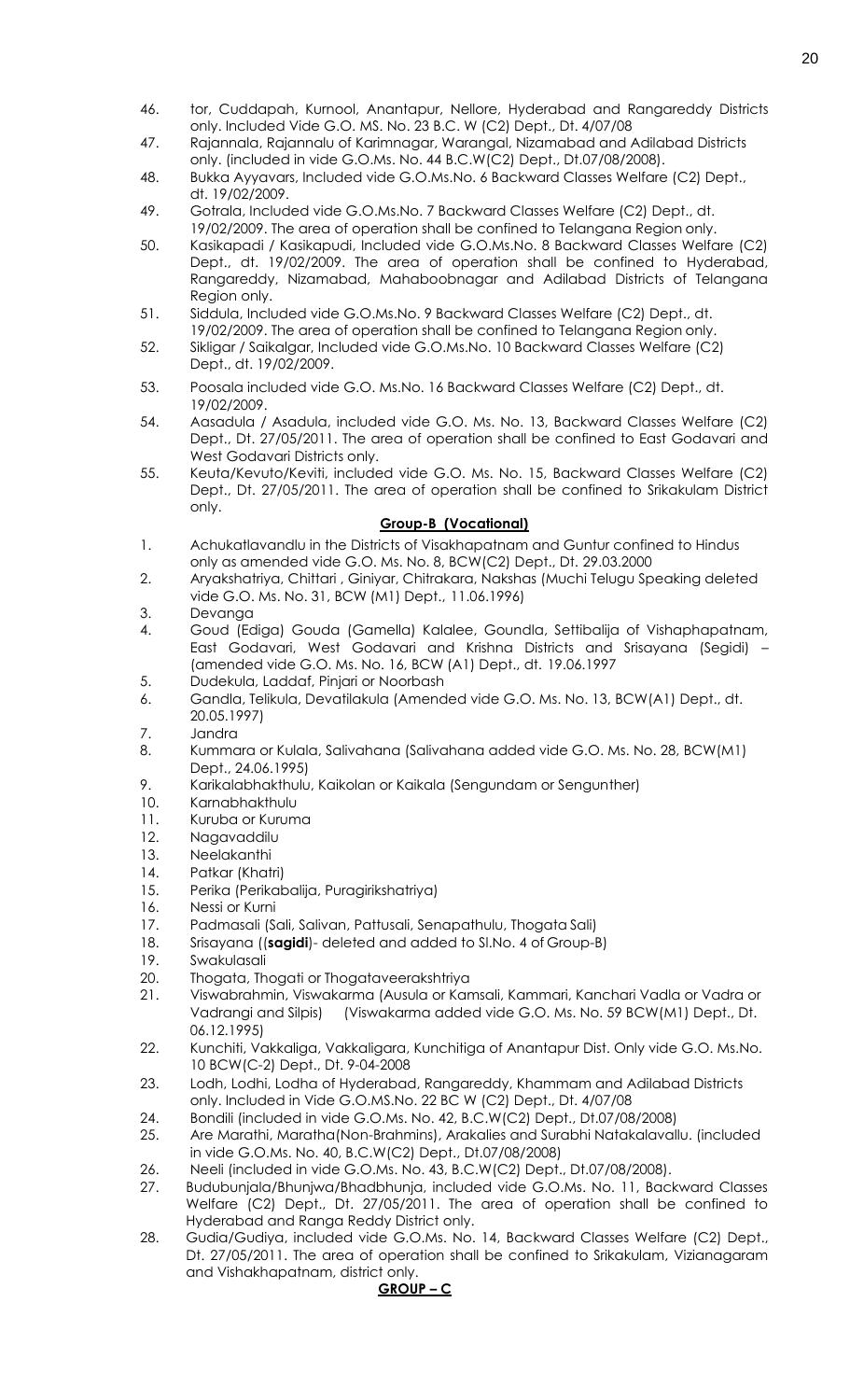# **Scheduled Castes converts to Christianity and their progeny (Substituted in G.O.Ms.No.159, G.A.(Ser.D) Dept., dt. 02/04/1981)**

# **GROUP – D (Other Classes)**

- 1. Agaru
- 2. Are-Katika, Katika, Are-Suryavamsi(Are-Suryavamsi added vide G.O. Ms. No. 39, B.C. W(C2) Dept., Dt. 7/08/08)
- 3. Atagara
- 4. Bhatraju
- 5. Chippolu (Mera)
- 6. Gavara
- 7. Godaba
- 8. Hatkar
- 9. Jakkala
- 10. Jingar
- 11. Kandra
- 12. Kosthi
- 13. Kachi
- 14. Surya Balija, (Kalavanthulu) Ganika (amended vide G.O.Ms. No. 20, BCW(P2) Dept., Dt. 19.07.1994)
- 15. Krishanabalija (Dasari, Bukka)
- 16. Koppulavelama
- 17. Mathura
- 18. Mali (Bare, Barai, Marar and Tamboli of all Districts of Telangana Region added as synonyms vide G.O. Ms. No. 3, BCW(C2) Dept., Dt. 09.01.2004 and G.O. Ms. No. 45, B.C.W(C2) Dept., Dt.07/08/2008)
- 19. Mudiraj / Mutrasi / Tenugollu.
- 20. Munnurukapu (Telangana)
- 21. Nagavamsam (Nagavamsa) vide G.O.Ms.No. 53, BC Welfare Dept., dated:19/09/1996
- 22. Nelli(deleted vide G.O.Ms. No. 43, B.C.W(C2) Dept., Dt.07/08/2008)
- 23. Polinativelmas of Srikakulam and Visakhapatnam districts
- 24. deleted vide G.O. Ms.No. 16 Backward Classes Welfare (C2) Dept., dt. 19/02/2009
- 25. Passi
- 
- 26. Rangrez or Bhavasarakshtriya
- 27. Sadhuchetty
- 28. Satani (Chattadasrivaishnava)
- 29. Tammali (Non-Brahmins) (Shudra Caste) whose traditional occupation is playing musical instruments, vending of flowers and giving assistance in temple service but not Shivarchakars. Included vide G.O. Ms. No. 7, Backward Classes Welfare (C2) Dept., Dt. 19/02/2011).
- 30. Turupukapus or Gajula kapus {… the words "of Srikakulkam, Vizianagaram and Vishakapatnam Districts" were deleted vide G.O.Ms.No. 62, Backward Classes Welfare (C2) Dept., dt. 20/12/2008 and G.O. Ms.No. 19 Backward Classes Welfare (C2) Dept., dt. 19/02/2009} who are subject to Social customs or divorce and remarriage among their women (G.O. Ms. No. 65, E&SW, dt. 18.02.1994)
- 31. Uppara or Sagara
- 32. Vanjara (Vanjari)
- 33. Yadava (Golla)
- 34. Are, Arevallu and Arollu of Telangana District (Included vide G.O.Ms.No. 11, Backward Classes Welfare (C-2) Department, dt. 13/5/2003 and G.O.Ms. No. 41, B.C.W(C2) Dept., Dt.07/08/2008)
- 35. Sadara, Sadaru of Anantapur Dist. Only vide G.O.Ms.No. 11 BCW (C-2) Dept., Dt. 9- 04- 2008
- 36. Arava of Srikakulam District only. Included in vide G.O. MS. No. 24 BC W (C2) Dept., Dt. 4/07/08
- 37. Ayyaraka, of Srikakulam, Vizianagaram, Visakhapatnam, East Godavari,
- 38. West Godavari, Krishna, Guntur, Khammam and Warangal Districts only. Included in vide G.O. MS. No. 25 BC W (C2) Dept., Dt. 4/07/08
- 38. Nagaralu of Srikakulam, Vizianagaram, Visakhapatnam, Krishna, Hyderabad and Rangareddy Districts only. Included in vide G.O. MS. No. 27 BC W (C2) Dept., Dt. 4/07/08
- 39. Aghamudian, Aghamudiar, Agamudivellalar and Agamudimudaliar including Thuluva Vellalas of Chittoor, Nellore, Kurnool, Anantapur, Hyderabad and Rangareddy Districts only. Included in vide G.O. MS. No. 20 BC W (C2) Dept., Dt. 4/07/08
- 40. Beri Vysya, Beri Chetty of Chittoor, Nellore and Krishna Districts only. Included in vide